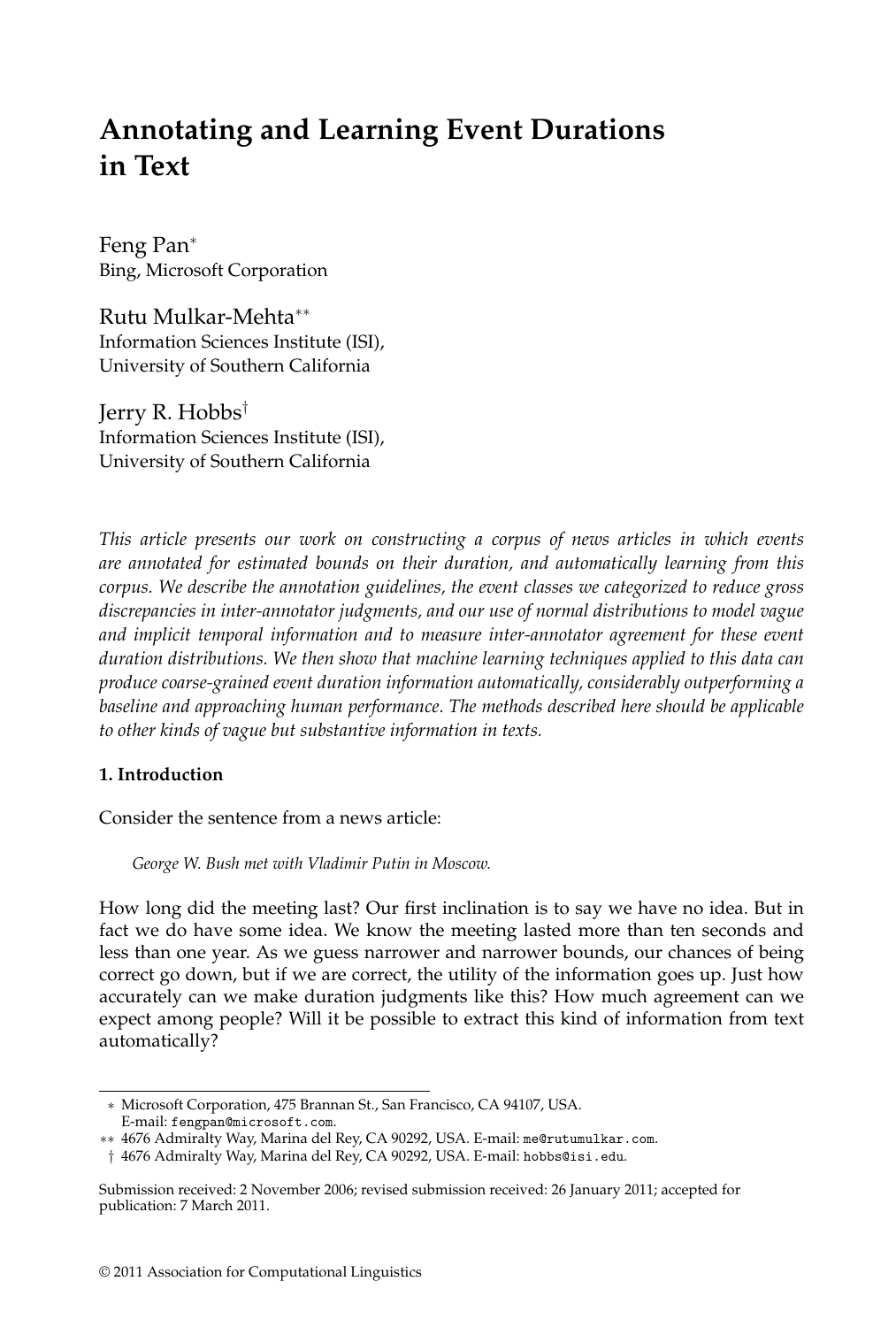Sometimes we are explicitly told the duration of events, as in "a five-day meeting" and "I have lived here for three years." But more often, such phrases are missing, and present-day natural language applications simply have to proceed without them.

There has been a great deal of work on formalizing temporal information (Allen 1984; Moens and Steedman 1988; Zhou and Fikes 2002; Han and Lavie 2004; Hobbs and Pan 2004) and on temporal anchoring and event ordering in text (Hitzeman, Moens, and Grover 1995; Mani and Wilson 2000; Filatova and Hovy 2001; Boguraev and Ando 2005; Mani et al. 2006; Lapata and Lascarides 2006). The uncertainty of temporal durations has been recognized as one of the most significant issues for temporal reasoning (Allen and Ferguson 1994). Chittaro and Montanari (2000) point out by way of example that we have to know how long a battery remains charged to decide when to replace it or to predict the effects of actions which refer to the battery charge as a precondition.

Yet to our knowledge, there has been no serious published empirical effort to model and learn the vague and implicit duration information in natural language, and to perform reasoning over this information. Cyc has some fuzzy duration information, although it is not generally available; Rieger (1974) discusses the issue for less than a page; there has been work in fuzzy logic on representing and reasoning with imprecise durations (Godo and Vila 1995; Fortemps 1997). But none of these efforts make an attempt to collect human judgments on such durations or to extract them automatically from text.

Nevertheless, people have little trouble exploiting temporal information implicitly encoded in the descriptions of events, relying on their knowledge of the range of usual durations of types of events. This hitherto largely unexploited information is part of our commonsense knowledge. We can estimate roughly how long events of different types last and roughly how long situations of various sorts persist. We know that government policies typically last somewhere between one and ten years, and weather conditions fairly reliably persist between three hours and one day. We are often able to decide whether two events overlap or are in sequence by accessing this information. We know that if a war started yesterday, we can be pretty sure it is still going on today. If a hurricane started last year, we can be sure it is over by now.

This article describes an exploration into how this information can be captured automatically. Our results can have a significant impact on computational linguistics applications like event anchoring and ordering in text (Mani and Schiffman 2007), event coreference (Bejan and Harabagiu 2010), question answering (Tao et al. 2010; Harabagiu and Bejan 2005), and other intelligent systems that would benefit from such temporal commonsense knowledge, for example, temporal reasoning (Zhou and Hripcsak 2007).

Our goal is to be able to extract this implicit event duration information from text automatically, and to that end we first annotated the events in news articles with bounds on their durations. The corpus that we have annotated currently contains all 48 non-Wall-Street-Journal (non-WSJ) news articles (2,132 event instances), as well as 10 WSJ articles (156 event instances), from the TimeBank corpus annotated in TimeML (Pustejovsky et al. 2003). The non-WSJ articles (mainly political and disaster news) include both print and broadcast news that are from a variety of news sources, such as ABC, AP, CNN, and VOA. All the annotated data have already been integrated into the TimeBank corpus.<sup>1</sup>

This article is organized as follows. In Section 2 we describe our annotation guidelines, including the annotation strategy and assumptions, and the representative event

<sup>1</sup> The annotated data are available at http://www.isi.edu/∼hobbs/EventDuration/annotations.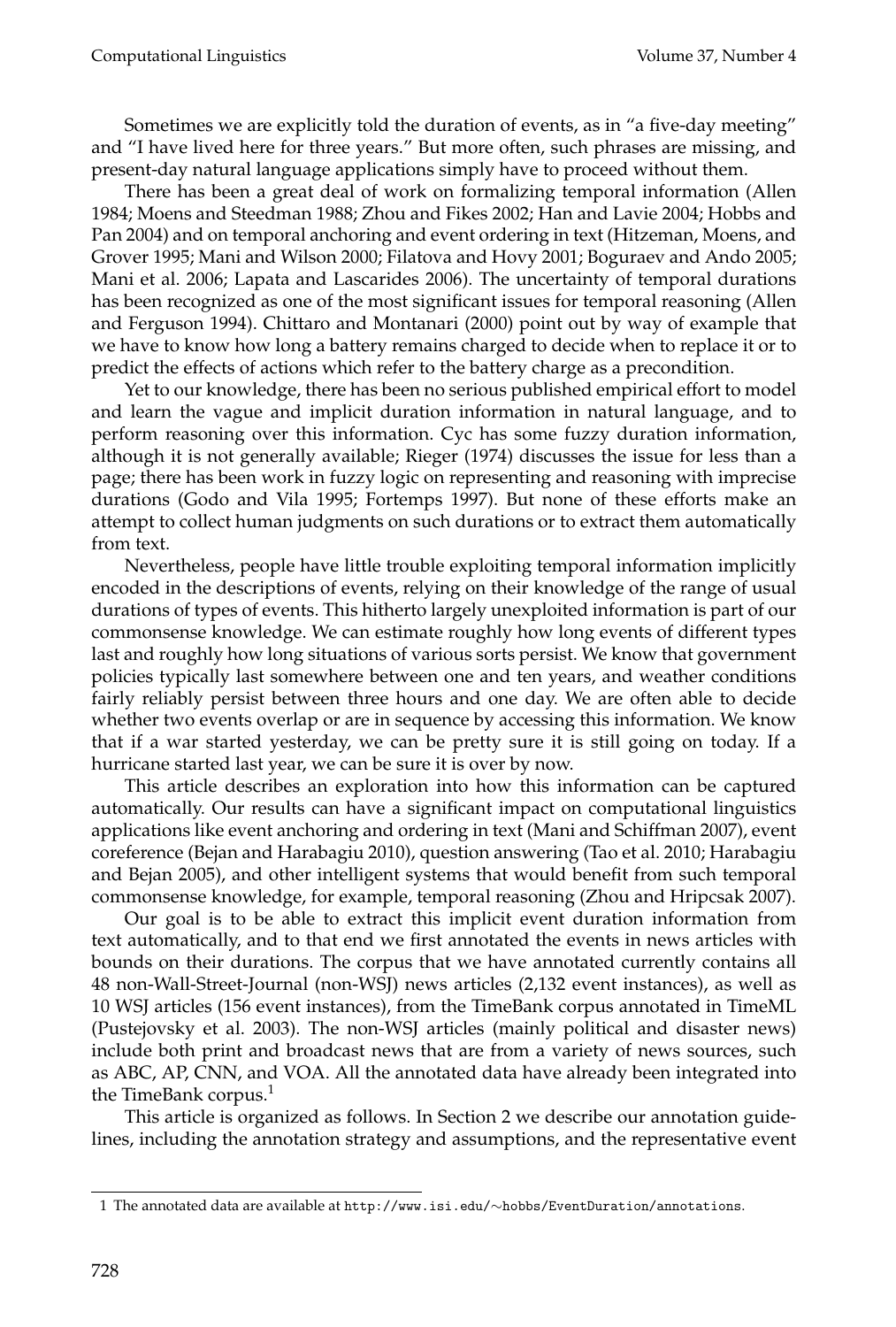classes we have categorized to minimize discrepant judgments between annotators. The method for measuring inter-annotator agreement when the judgments are intervals on a scale is described in Section 3. We will discuss how to integrate our event duration annotations to TimeML in Section 4. In Section 5 we show that machine learning techniques applied to the annotated data considerably outperform a baseline and approach human performance.

## **2. Annotation Guidelines and Event Classes**

Every event to be annotated was already identified in the TimeBank corpus. In our project, annotators were asked to provide lower and upper bounds on the duration of the event, and a judgment of level of confidence in those estimates on a scale from 1 to 10. An interface was built to facilitate the annotation. Graphical output is displayed to enable us to visualize quickly the level of agreement among different annotators for each event. For example, Figure 1 shows the output of the annotations (three annotators) for the "finished" event in the sentence:

*After the victim, Linda Sanders, 35, had* **finished** *her cleaning and was waiting for her clothes to dry, ...*

Figure 1 shows that the first annotator believed that the event lasts for minutes whereas the second annotator believed it could only last for several seconds. The third annotated the event as ranging from a few seconds to a few minutes. The confidence level of the annotators is generally subjective but as all three were higher than 5, it shows reasonable confidence. A logarithmic scale is used for the output (see Section 3.1 for details).

## **2.1 Annotation Instructions**

Annotators were asked to make their judgments as intended readers of the article, using whatever world knowledge was relevant to an understanding of the article. They were asked to identify upper and lower bounds that would include 80% of the possible cases. For example, rainstorms of 10 seconds or of 40 days and 40 nights might occur, but they are clearly anomalous and should be excluded. There are two strategies for considering the range of possibilities:

[1. Pick the most probable scenario, and annotate its uppe](http://www.mitpressjournals.org/action/showImage?doi=10.1162/COLI_a_00075&iName=master.img-000.jpg&w=272&h=87)r and lower bounds.

|   | Event "finished": |    |  |                     |  |
|---|-------------------|----|--|---------------------|--|
| s | mi                | hr |  |                     |  |
|   |                   |    |  |                     |  |
|   |                   |    |  | 1: [1 m1, 5 m1, 8]  |  |
|   |                   |    |  | 2: [1 s, 10 s, 6]   |  |
|   |                   |    |  | 3: [5 s, 10 m i, 8] |  |

**Figure 1** Example annotation output by three annotators.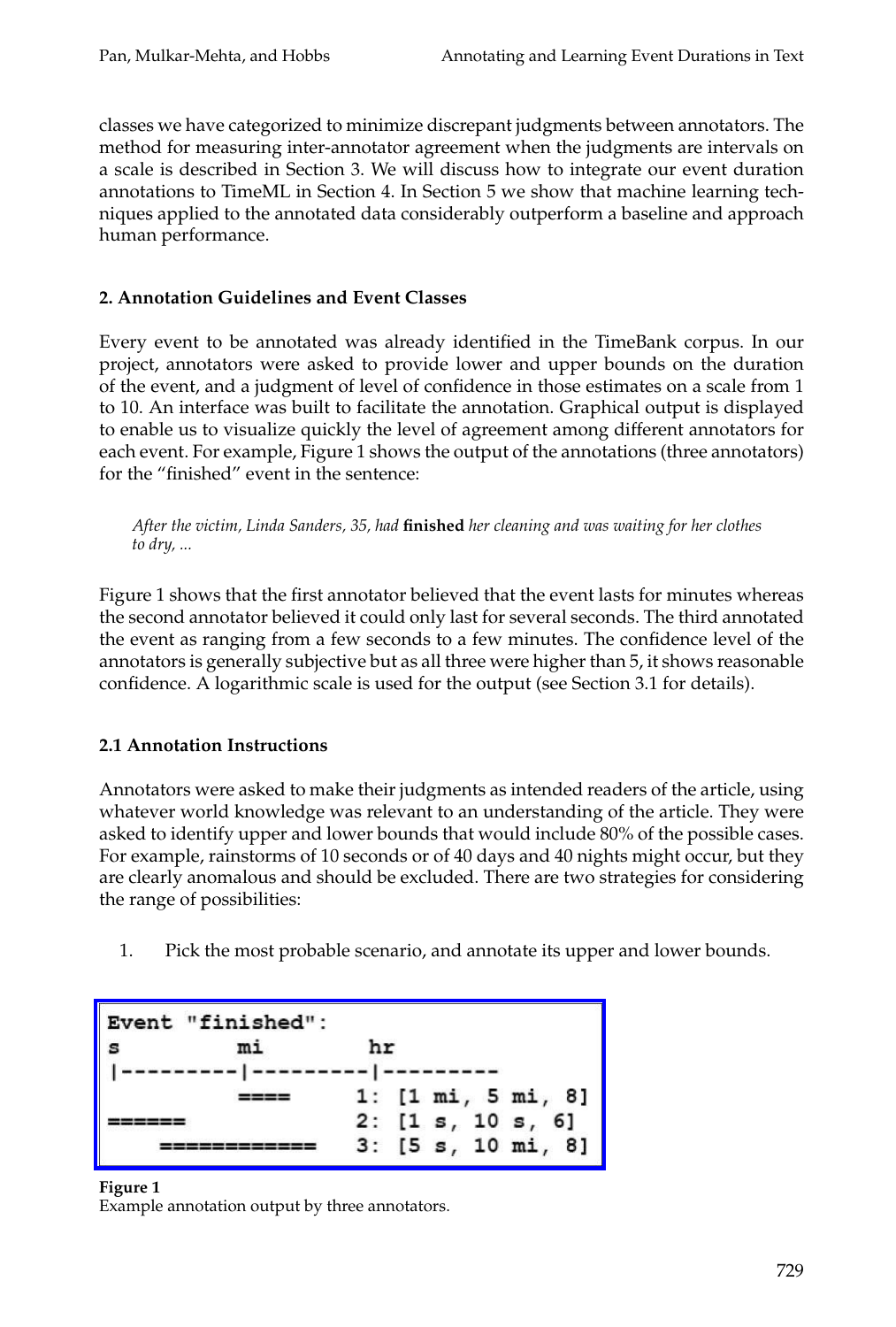2. Pick the set of probable scenarios, and annotate the bounds of their upper and lower bounds.

We deemed the second to be the preferred strategy.

The judgments were to be made in context. First of all, information in the syntactic environment needed to be considered before annotating. For example, there is a difference in the duration of the watching events in the phrases **watch** *a movie* and **watch** *a bird fly*.

Moreover, the events needed to be annotated in light of the information provided by the entire article. This meant annotators were to read the entire article before starting to annotate. One may learn in the last paragraph, for example, that the demonstration event mentioned in the first paragraph lasted for three days, and that information was to be used for annotation.

However, they were not to use knowledge of the future when annotating a historical article. For example, an article from the fall of 1990 may talk about the coming war against Iraq. Today we know exactly how long that lasted. But annotators were asked to try to put themselves in the shoes of the 1990 readers of that article, and make their judgments accordingly. This was because we wanted people's estimates of typical durations of events, rather than the exact durations.

Annotation could be made easier and more consistent if *coreferential* and *nearcoreferential* descriptions of events were identified initially. Annotators were asked to give the same duration ranges for such cases. For example, in the sentence *during the* **demonstration***, people* **chanted** *antigovernment slogans*, annotators were to give the same durations for the "demonstration" and "chanted" events.

# **2.2 Analysis**

When the articles were completely annotated by the three annotators, the results were analyzed and the differences were reconciled. Differences in annotation could be due to the differences in interpretations of the event; we found that the vast majority of radically different judgments could be categorized into a relatively small number of classes, however. Some of these correspond to aspectual features of events, which have been investigated intensively (e.g., Vendler 1967; Dowty, 1979; Moens and Steedman 1988; Passonneau 1988; Giorgi and Pianesi 1997; Madden and Zwaan 2003; Smith 2005). We then developed guidelines to make annotators aware of these cases and to guide them in making the judgments (see the next section). There is a residual of gross discrepancies in annotators' judgments that result from differences of opinion, for example, about how long a government policy is typically in effect. But the number of these discrepancies was surprisingly small.

These guidelines were then used in the annotation of a test set. It was shown that the agreement in the test set was greater than the agreement obtained when annotations were performed without the guidelines. (See Section 3.3 for the experimental results.)

# **2.3 Event Classes**

**Action** vs. **State**: Actions involve change, such as those described by words like *speaking*, *gave*, and *skyrocketed*. States involve things staying the same, such as *being dead*, *being dry*,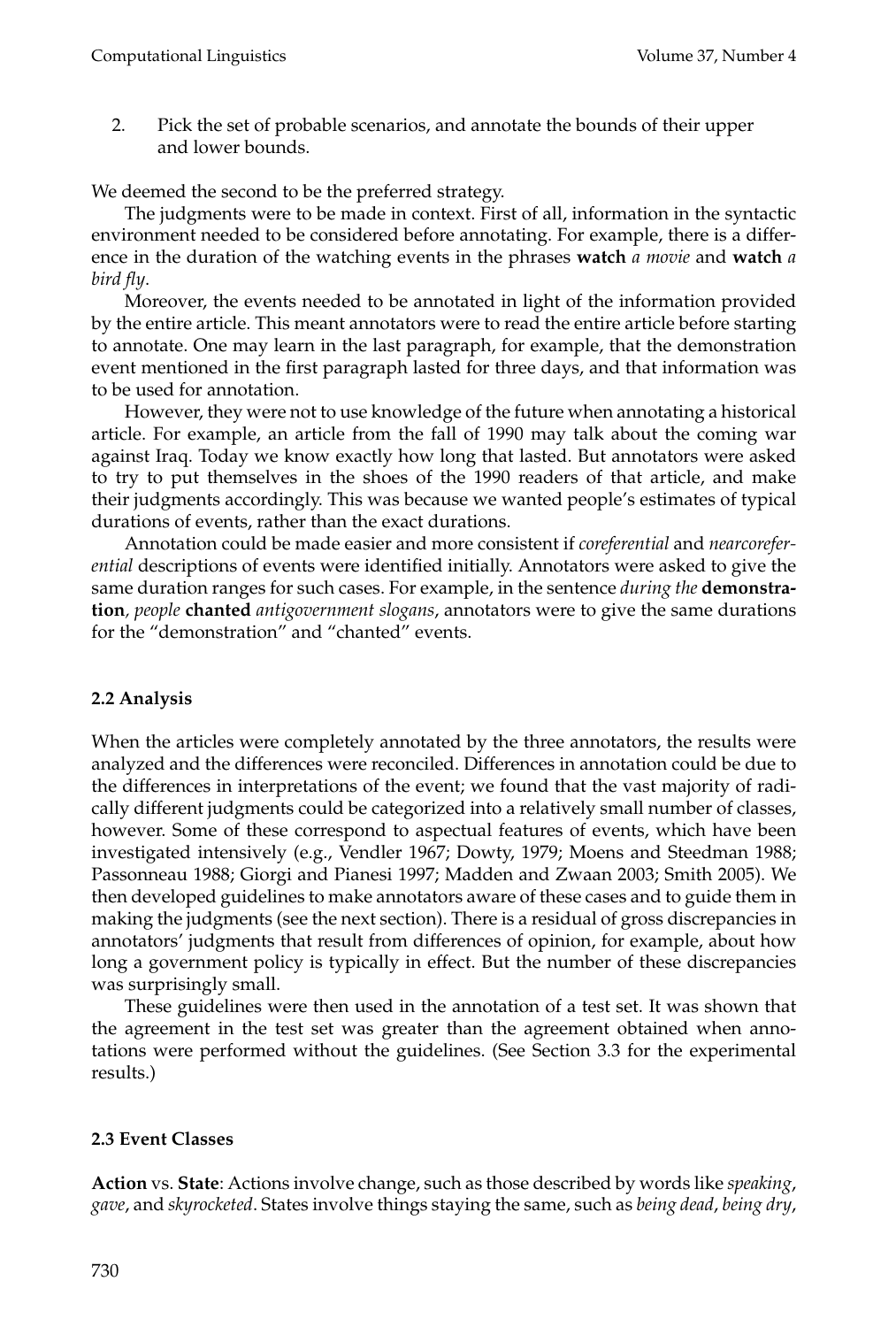and *being at peace*. When we have an event in the passive tense, sometimes there is an ambiguity about whether the event is a state or an action. For example, in

*Three people were* **injured** *in the attack.*

does the word "injured" describe an action or a state? This matters because they will have different durations. The state begins with the action and lasts until the victim is healed. In the sentence,

*Farkas was ordered home and* **retired***.*

although *retired* usually indicates a state, it looks here more like the action by his company of retiring Farkas.

There are some general diagnostic tests to distinguish actions and states (Vendler 1967; Dowty 1979); for example, action verbs are fine in the progressive form but progressives of stative verbs are usually odd. Another test can be applied to this specific case: Imagine someone says the sentence after the action has ended but the state is still persisting. Would they use the past or present tense? In the "injured" example, it is clear we would say "Three people *were* injured in the attack," whereas we would say "Three people *are* injured *from* the attack." Similarly, we would say "Farkas *was* retired" rather than "Farkas *is* retired."

Our annotation interface handles events of this type by allowing the annotators to specify which interpretation they are giving. If the annotator feels it's too ambiguous to distinguish, annotations can be given for both interpretations.

**Aspectual Events:** Some events are aspects of larger events, such as their start or finish. Although they may seem instantaneous, we believe they should be considered to happen across some interval (i.e., the first or last sub-event of the larger event). For example, in

*After the victim, Linda Sanders, 35, had* **finished** *her cleaning and was waiting for her clothes to dry,...*

the "finished" event should be considered as the last sub-event of the larger event (the "cleaning" event), because it actually involves opening the door of the washer, taking out the clothes, closing the door, and so on. All this takes time. This interpretation will also give us more information on typical durations than if we simply assume such events are instantaneous.

In the following example:

*General Abacha's supporters* **began** *a two-day rally in the capital.*

the gathering of people marks the "beginning" of the rally, and it generally takes time for a crowd of people to get together to start a rally.

**Reporting Events:** These are everywhere in the news. They can be direct quotes, taking exactly as long as the sentence takes to read, or they can be summarizations of long press conferences. We need to distinguish different cases:

- **Quoted Report:** This is when the reported content is quoted. The duration of the event should be the actual duration of the utterance of the quoted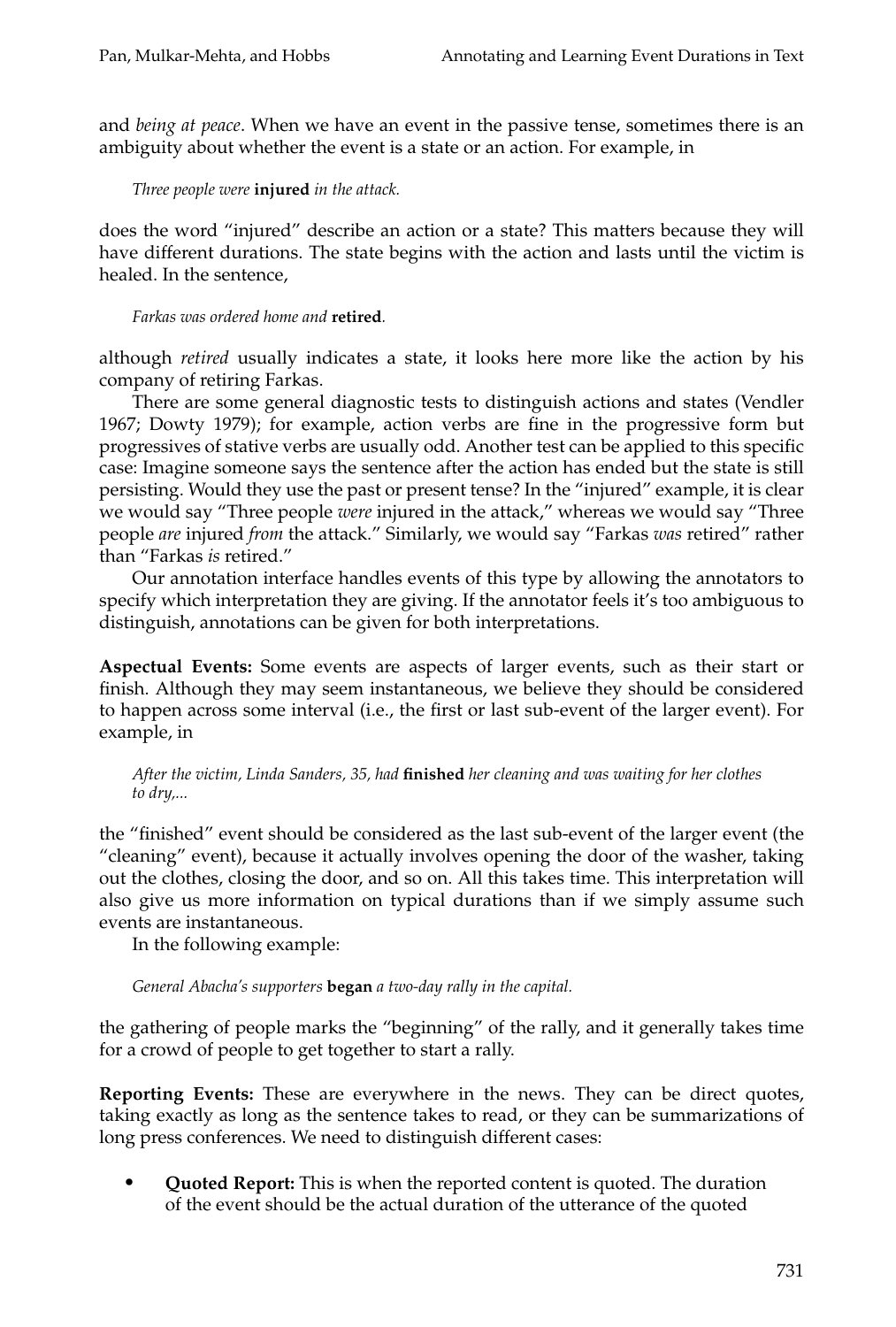content. The duration can easily be verified by saying the sentence out loud and timing it. For example, in

*"It looks as though they panicked," a detective* **said** *of the robbers.*

the saying probably took between 1 and 3 seconds; it's very unlikely it took more than 10 seconds.

- **Unquoted Report:** When the reporting description occurs without quotes, the report could be as short as the duration of the actual utterance of the reported content (lower bound), and as long as the duration of a briefing or press conference (upper bound).

If the sentence is very short, then it's likely that it is one complete sentence from the speaker's remarks, and a short duration should be given; if it is a long, complex sentence, then it's more likely to be a summary of a long discussion or press conference, and a longer duration should be given. For example, consider

*The police* **said** *it did not appear that anyone else was injured.*

*A Brooklyn woman who was watching her clothes dry in a laundromat was killed Thursday evening when two would-be robbers emptied their pistols into the store, the police* **said***.*

If the first sentence were quoted text, it would be very much the same. Hence the duration of the "said" event should be short. In the second sentence everything that the spokesperson (here the police) has said is compiled into a single sentence by the reporter, and it is unlikely that the spokesperson said only a single sentence with all this information. Thus, it is reasonable to give longer duration to this "said" event.

**Multiple Events:** Many occurrences of verbs and other event descriptors refer to multiple events, especially, but not exclusively, if the subject or object of the verb is plural. For example, in

*Iraq has* **destroyed** *its long-range missiles.*

both single (i.e., destroyed one missile) and aggregate (i.e., destroyed all missiles) events happened. This was a significant source in disagreements in our first round of annotation. Because both judgments provide useful information, our current annotation interface allows the annotator to specify the event as multiple, and give durations for both the single and aggregate events.

In the following example:

*Seventy-five million copies of the rifle have been* **built** *since it entered* **production** *in February 1947.*

"built" and "production" are both multiple events. The annotators were asked to give durations for both the single (i.e., built/produce one rifle) and aggregate (i.e., built/produce 75 million copies of the rifle) events.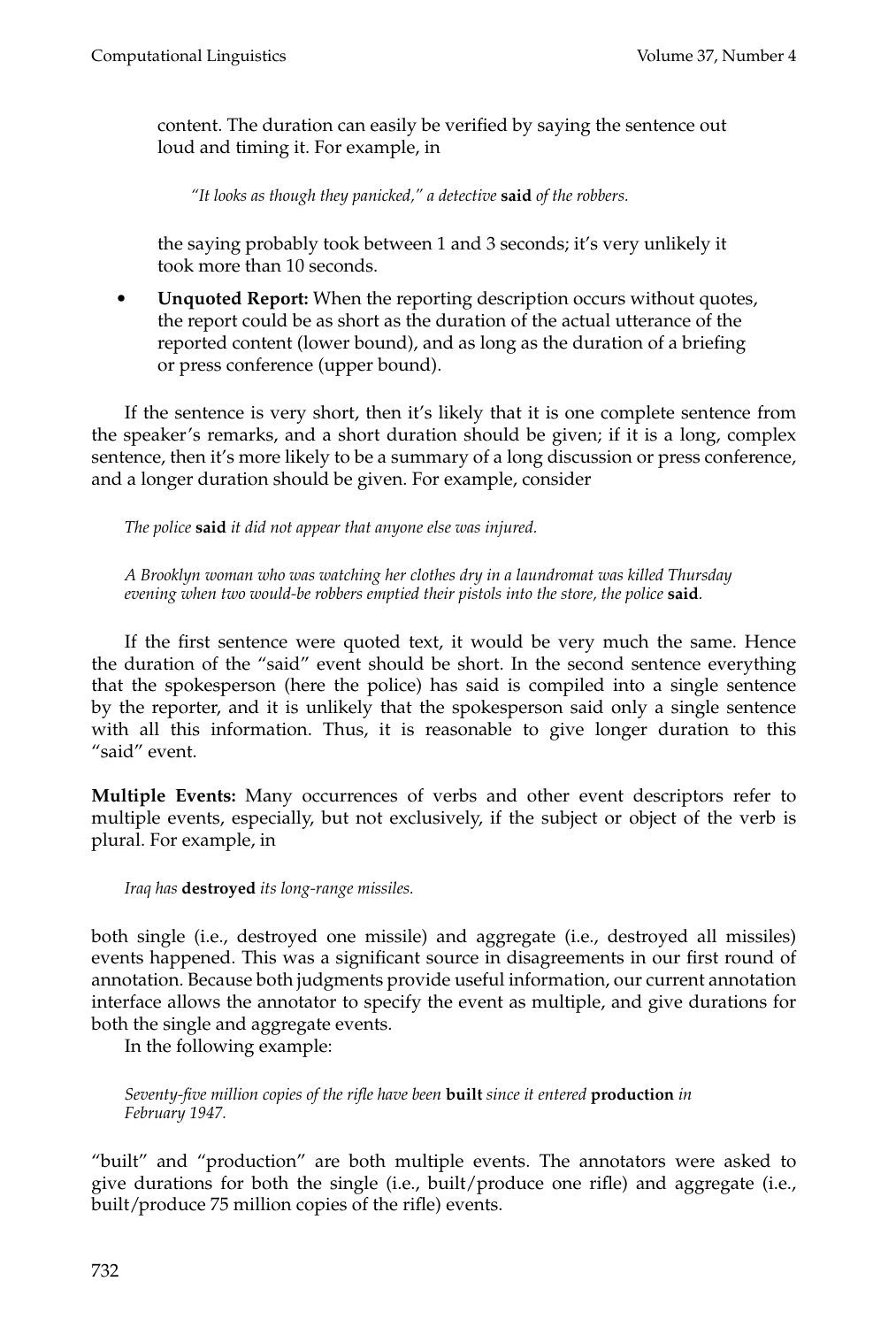**Events Involving Negation:** Negated events didn't happen, so it may seem strange to specify their duration. But whenever negation is used, there is a certain class of events whose occurrence is being denied. Annotators should consider this class, and make a judgment about the likely duration of the events in it. In addition, there is the interval during which the nonoccurrence of the events holds. For example, in

*He was willing to withdraw troops in exchange for guarantees that Israel would not be* **attacked***.*

there is the typical amount of time of "being attacked," namely, the duration of a single attack, and a longer period of time of "not being attacked." The first is probably from seconds to minutes and the second from months to years. Similarly to multiple events, annotators were asked to give durations for both the event negated and the negation of that event.

**Appearance Events**. Verbs like "seem" and "appear" usually indicate appearance events. The duration of this kind of event depends on the duration of the validity or availability of the evidence that causes one to have some impression at the time. Such an event begins when enough evidence has accumulated for one to make that guess or judgment, and it ends when either the evidence is contradicted or certainty is achieved. For example, in

*It* **appears** *that the destruction of this city in 2700 B.C. was related to the eruption of the volcano.*

the "appears" event lasts from when the archaeologist discovers enough evidence to make the conjecture until the time the conjecture is refuted or confirmed.

**Positive Infinite Durations:** These are states which continue essentially forever once they begin, for example,

*He is* **dead***.*

Here the state continues for an infinite amount of time, and we allow this as a possible annotation.

## **3. Inter-Annotator Agreement**

Although the graphical output of the annotations enables us to visualize quickly the level of agreement among different annotators for each event, a quantitative measurement of the agreement is needed.

The kappa statistic (Krippendorff 1980; Siegel and Castellan 1988; Carletta 1996; Di Eugenio and Glass 2004), which factors out the agreement that is expected by chance, has become the de facto standard to assess inter-annotator agreement. It is computed as follows:

$$
\kappa = \frac{P(A) - P(E)}{1 - P(E)}\tag{1}
$$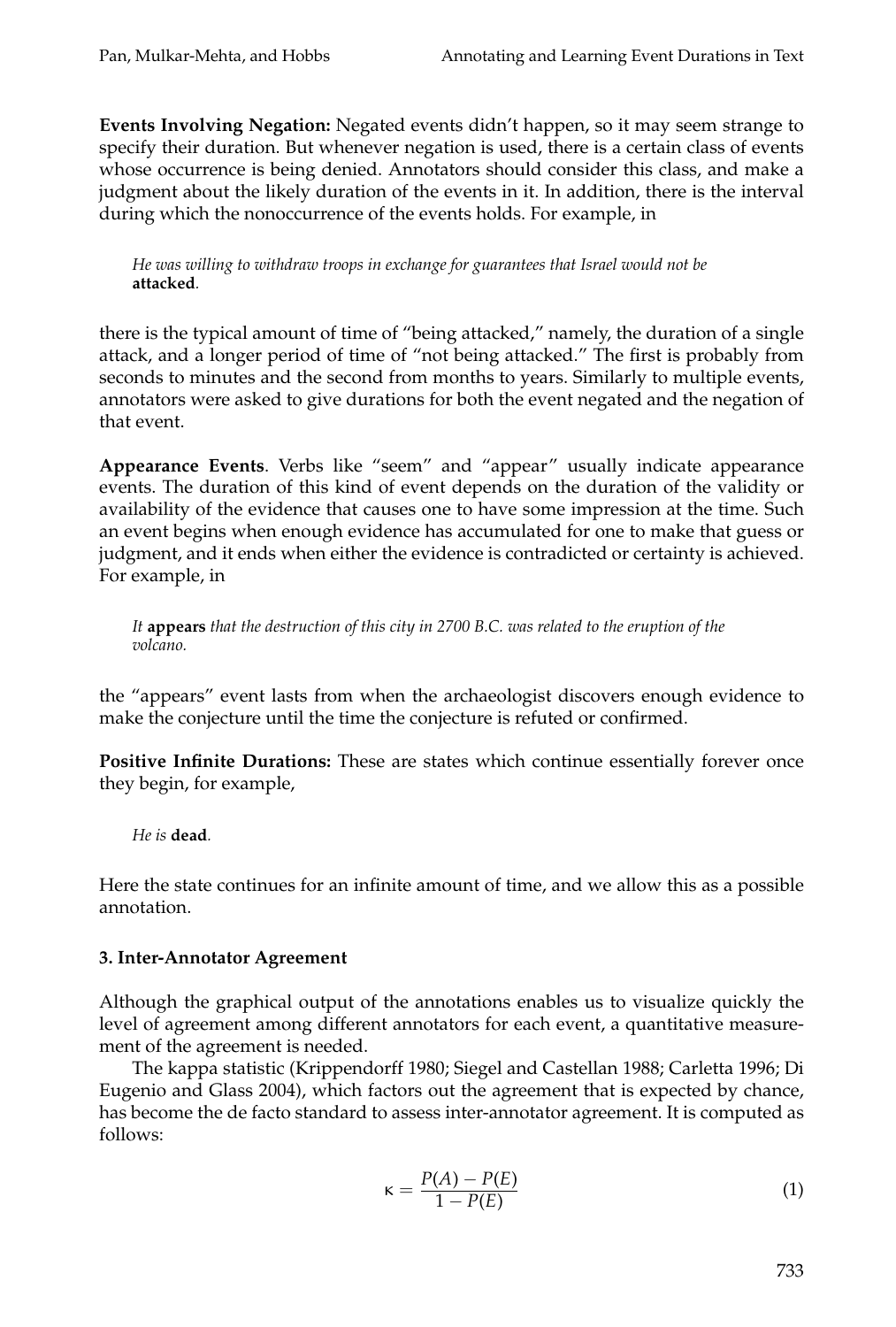$P(A)$  is the observed agreement among the annotators, and  $P(E)$  is the expected agreement, which is the probability that the annotators agree by chance.

In order to compute the kappa statistic for our task, we have to compute *P*(*A*) and *P*(*E*) first. But those computations are not straightforward.

*P*(*A*): What should count as agreement among annotators for our task?

*P*(*E*): What is the probability that the annotators agree by chance for our task?

## **3.1 What Should Count as Agreement?**

Determining what should count as agreement is not only important for assessing interannotator agreement, but is also crucial for later evaluation of machine learning experiments. For example, for a given event with a known gold-standard duration range from 1 hour to 4 hours, if a machine learning program outputs a duration of 3 hours to 5 hours, how should we evaluate this result?

We first need to decide what scale is most appropriate. One possibility is just to convert all the temporal units to seconds. However, this would not correctly capture our intuitions about the relative relations between duration ranges. For example, the difference between 1 second and 20 seconds is significant, whereas the difference between 1 year 1 second and 1 year 20 seconds is negligible. Consider the range from 1 year to 5 years and the range from 1 second to 5 seconds. The distance between 1 year and 5 years in seconds would be much larger than that between 1 second and 5 seconds, but intuitively, they represent the same level of uncertainty. In order to handle this problem, we use a logarithmic scale for our data. After first converting from temporal units to seconds, we then take the natural logarithms of these values. This use of a logarithmic scale also conforms to the idea of the importance of half orders of magnitude (HOM) (Hobbs 2000; Hobbs and Kreinovich 2001), which has been shown to have utility in commonsense reasoning and in several very different linguistic contexts.

In the literature on the kappa statistic, most authors address only category data (either in nominal scales or ordinal scales); some can handle more general data, such as data in interval scales or ratio scales (Krippendorff 1980; Carletta 1996). However, none of the techniques directly apply to our data, which involves a range of durations from a lower bound to an upper bound.

In fact, what coders annotate for a given event is not just a range, but a *duration distribution* for the event, where the area between the lower bound and the upper bound covers about 80% of the entire distribution area. It is natural to assume that the most likely duration in such a distribution is the mean or average duration, and that the distribution flattens out toward the upper and lower bounds. Thus, we use the normal or Gaussian distribution to model the distribution of possible durations.

In order to determine a normal distribution, we need to know two parameters: the mean and the standard deviation. For our duration distributions with given lower and upper bounds, the mean is the average of the bounds. Under the assumption that the area between lower and upper bounds covers 80% of the entire distribution area, the lower and upper bounds are each 1.28 standard deviations from the mean. Then the standard deviation can be computed using either the upper bound (*Xupper*) or the lower bound  $(X_{lower})$  as follows:

$$
\sigma = \frac{X_{\text{upper}} - \mu}{1.28} = \frac{X_{\text{lower}} - \mu}{-1.28}, \text{ where } \mu = \frac{X_{\text{upper}} + X_{\text{lower}}}{2} \tag{2}
$$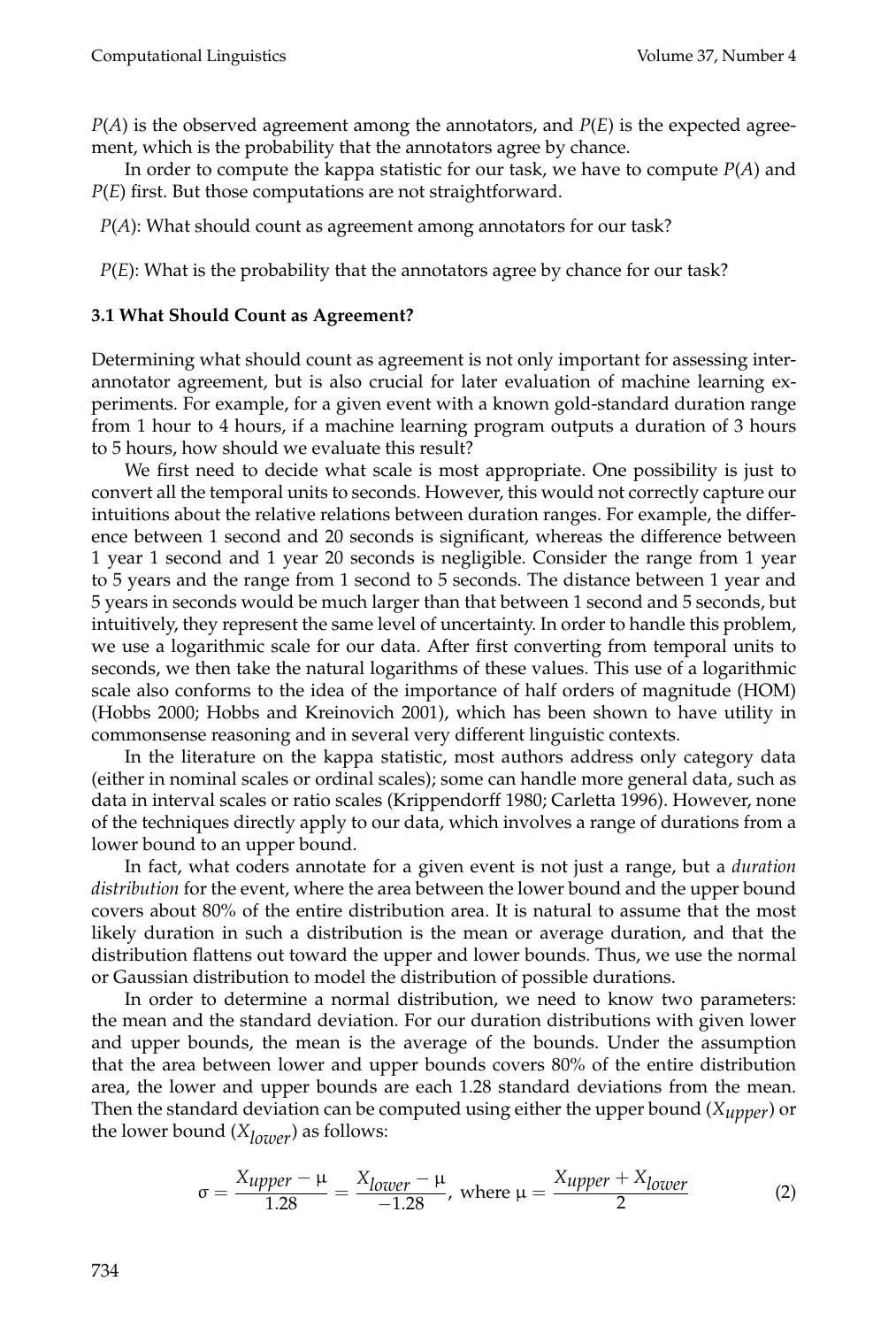With this data model, the agreement between two annotations can be defined as the overlapping area between two normal distributions.<sup>2</sup> The agreement among many annotations is the average overlap of all the pairwise overlapping areas. For example, for a given event, suppose the two annotations are:

- 1. Lower: 10 minutes; upper: 30 minutes
- 2. Lower: 10 minutes; upper 2 hours

After converting to seconds and to the natural logarithmic scale, they become:

- 1. Lower: 6.39692; upper: 7.49554
- 2. Lower: 6.39692; upper: 8.88184

We then compute their means and standard deviations:

- 1.  $\mu_1 = 6.94623$ ;  $\sigma_1 = 0.42861$
- 2.  $\mu_2 = 7.63938$ ;  $\sigma_2 = 0.96945$

The distributions and their overlap are then as in Figure 2. The overlap or agreement (*P*(*A*)) is 0.508706.

## **3.2 Expected Agreement**

What is the probability that the annotators agree by chance for our task? The first quick response to this question may be 0, if we consider all the possible durations from 1 second to 1,000 years or even positive infinity.

However, not all the durations are equally possible. As in Krippendorff (1980) and Siegel and Castellan (1988), we assume there exists one global distribution for our task (i.e., the duration ranges for all the events), and "chance" annotations would be consistent with this distribution. Thus, the baseline will be an annotator who knows the global distribution and annotates in accordance with it, but does not read the specific article being annotated. Therefore, we must compute the global distribution of the durations, in particular, of their means and their widths. This will be of interest not only in determining expected agreement, but also in terms of what it says about the genre of news articles and about fuzzy judgments in general.

We first compute the distribution of the means of all the annotated durations. Its histogram is shown in Figure 3, where the horizontal axis represents the mean values in the natural logarithmic scale and the vertical axis represents the number of annotated durations with that mean.

There are two peaks in this distribution. One is from 5 to 7 in the natural logarithmic scale, which corresponds to about 1.5 minutes to 30 minutes. The other is from 14 to 17 in the natural logarithmic scale, which corresponds to about 8 days to 6 months. One could speculate that this bimodal distribution is because daily newspapers report short events that happened the day before and place them in the context of larger trends. The lowest point between the two peaks occurs at 11, which roughly corresponds to one day.

<sup>2</sup> This idea is due to Hoa Trang Dang.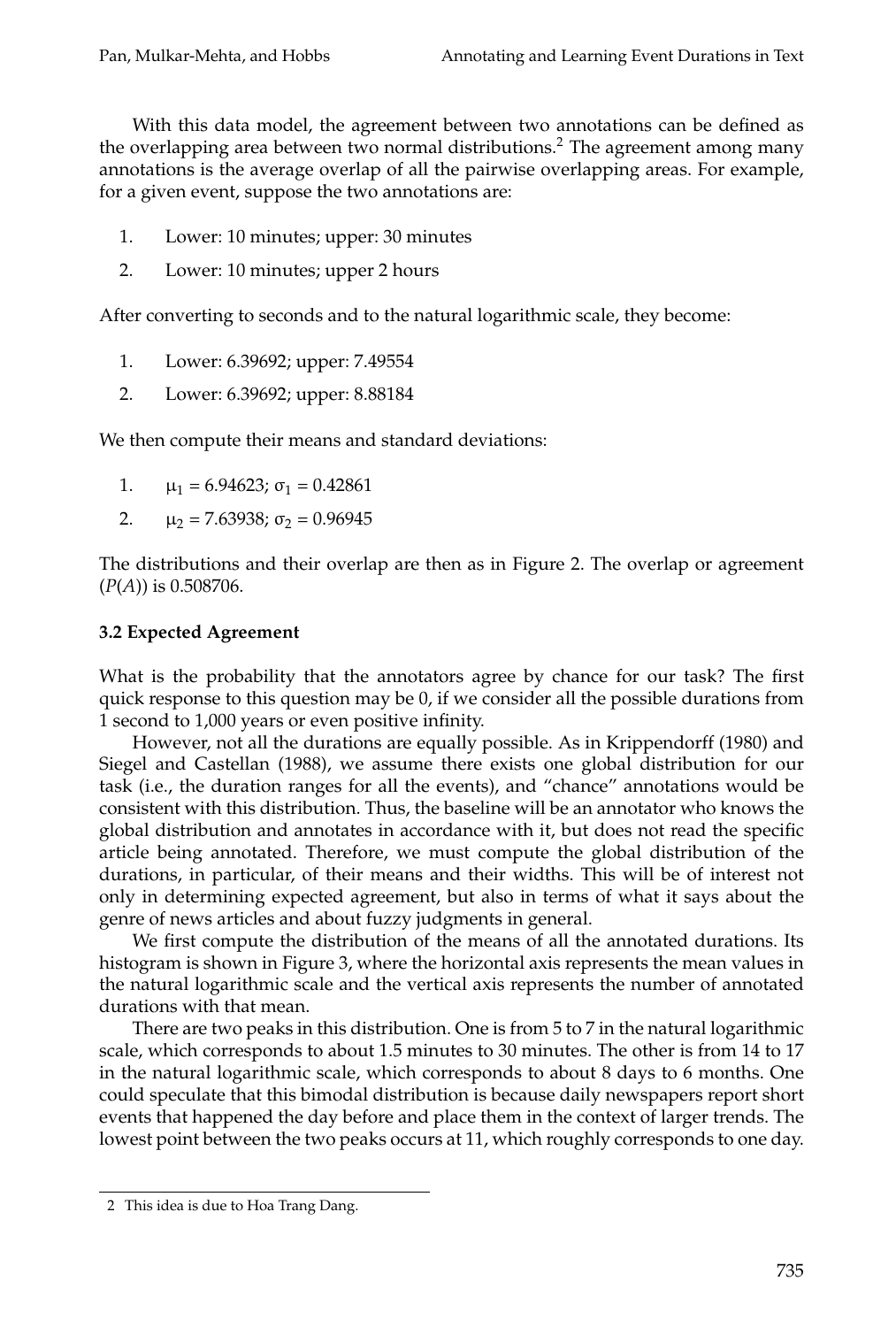#### [Computational Linguistics Volume 37, Num](http://www.mitpressjournals.org/action/showImage?doi=10.1162/COLI_a_00075&iName=master.img-001.jpg&w=359&h=281)ber 4



## **Figure 2**

Overlap of judgments of [10 minutes, 30 minutes] and [10 minutes, 2 hours].

We also compute the distribution of the widths (i.e.,  $X_{upper} - X_{lower}$ ) of all the annotated durations, and its histogram is shown in Figure 4, where the horizontal axis represents the width in the natural logarithmic scale and the vertical axis represents the number of annotated durations with that width.

The peak of this distribution occurs at 2.5 in the natural logarithmic scale. This shows that for annotated durations, the most likely uncertainty factor from a mean or average duration is 3.5:

$$
\frac{X_{upper}}{\mu} = \frac{\mu}{X_{lower}} = e^{1.25} = 3.5
$$
 (3)

because

$$
\log(X_{upper}) - \log(\mu) = \log(\frac{X_{upper}}{\mu}) = 2.5/2 = 1.25
$$
 (4)

This is the half orders of magnitude factor that Hobbs and Kreinovich (2001) argue gives the optimal granularity; making something three to four times bigger changes the way we interact with it.

Because the global distribution is determined by these mean and width distributions, we can then compute the expected agreement, that is, the probability that the annotators agree by chance, where the chance is based on this global distribution. Two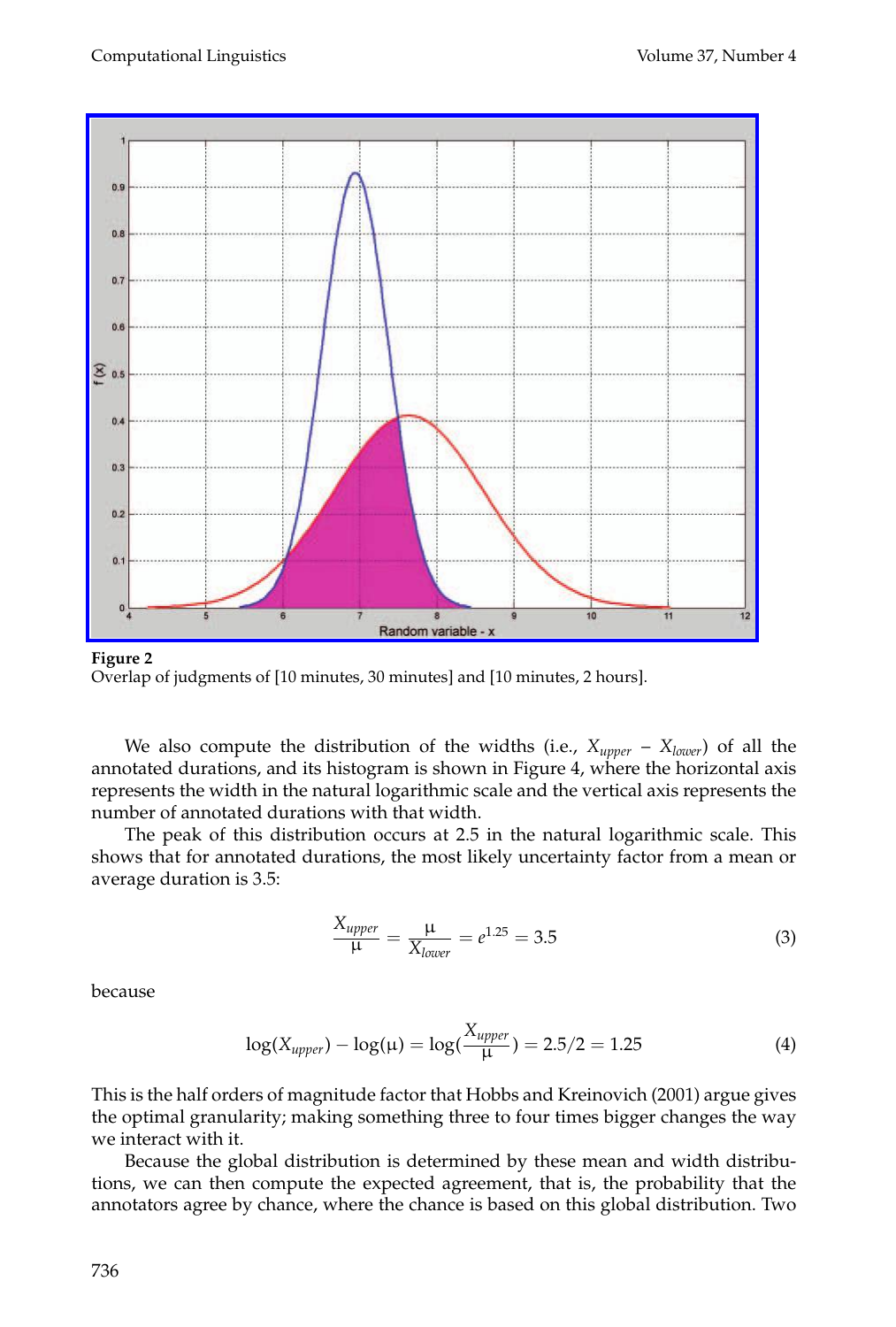approaches were used to approximate this probability, both of which use a normal distribution to approximate the global distribution.

The first approach is to compute a fixed global normal distribution with the mean as the mean of the mean distribution and the standard deviation as the mean standard deviation (this can be straightforwardly computed from the width distribution). We then compute the expected agreement by averaging all the agreement scores (overlaps) between this fixed distribution and each of the annotated duration distributions.

The second approach is to generate 1,000 normal distributions whose means are randomly generated from the mean distribution and standard deviations are randomly computed from the width distribution. We then compute the expected agreement by averaging all the agreement scores (overlaps) between these 1,000 random distributions.

In a sense, both of these capture the way an annotator might annotate if he or she did not read the article but only guessed on the basis of the global distribution. As it turns out, the results of the two approaches of computing the expected agreement are very close; they differ by less than 0.01:  $P(E)$ <sub>1</sub> = 0.1439,  $P(E)$ <sub>2</sub> = 0.1530. We will use the results of the second approach as the baseline in the next section.

#### **3.3 Inter-Annotator Agreement Experiments**

In order to see how effective our guidelines are, we conducted experiments to compare the inter-annotator agreement *before* and *after* annotators read the guidelines.

The data for the evaluation was split into two sets. The first set contained 13 articles [\(521 events, 1,563 annotated durations\) which were all political and disaster](http://www.mitpressjournals.org/action/showImage?doi=10.1162/COLI_a_00075&iName=master.img-002.jpg&w=359&h=253) news stories from ABC, APW, CNN, PRI, and VOA. The annotators annotated independently



**Figure 3** Distribution of means of annotated durations.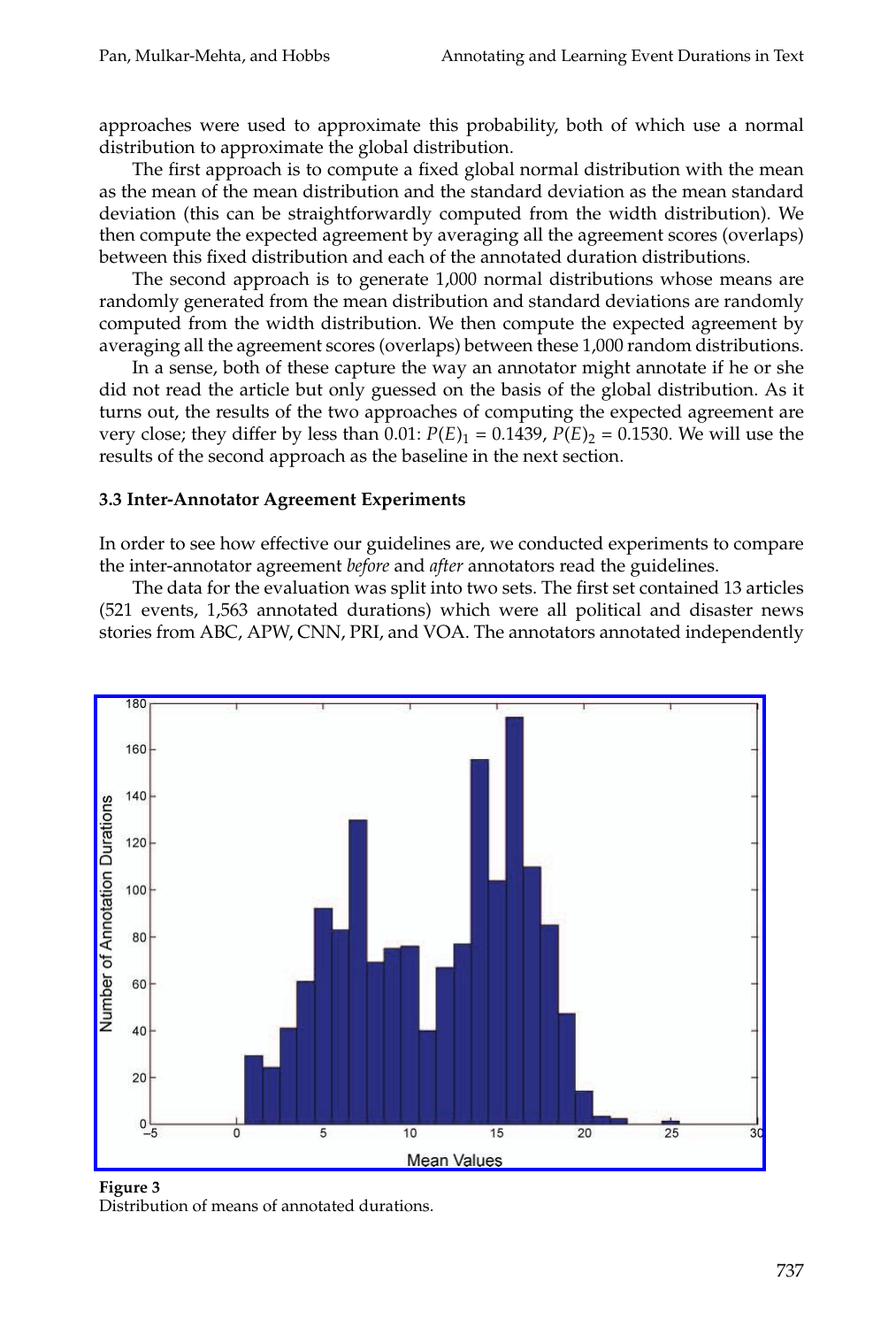[Computational Linguistics Volume 37, Num](http://www.mitpressjournals.org/action/showImage?doi=10.1162/COLI_a_00075&iName=master.img-003.jpg&w=359&h=275)ber 4



**Figure 4** Distribution of widths of annotated durations.

*before* reading the guidelines. The annotators were only given short instructions on what to annotate and one sample article with annotations. The second set (test set) contained 5 articles (125 events, 375 annotated durations) that were also political and disaster news stories from the same news sources. The annotators annotated independently *after* reading the guidelines.

The comparison is shown in Figure 5. Agreement is measured by the area of overlap in two distributions and is thus a number between 0 and 1. The graphs show the answer to the question "If we set the threshold for agreement at *x*, counting everything above *x* as agreement, what is the percentage *y* of inter-annotator agreement?" The horizontal axis represents the overlap thresholds, and the vertical axis represents the agreement percentage, that is, the percentage of annotated durations that agree for given overlap thresholds. There are three lines in the graph. The top one (with circles) represents the after-guidelines agreement; the middle one (with triangles) represents the beforeguidelines agreement; and the lowest one (with squares) represents the expected or baseline agreement. This graph shows that, for example, if we define agreement to be a 10% overlap or better (an overlap threshold of 0.1), we can get 0.8 agreement after reading the guidelines, 0.72 agreement before reading the guidelines, and 0.36 expected agreement with only the knowledge of the global distribution. From this graph, we can see that our guidelines are indeed effective in improving the inter-annotator agreement.

Table 1 shows more detailed experimental results. For each overlap threshold, it shows the expected or baseline agreement, the before-guidelines agreement, and the after-guidelines agreement, as well as the kappa statistic computed from the after-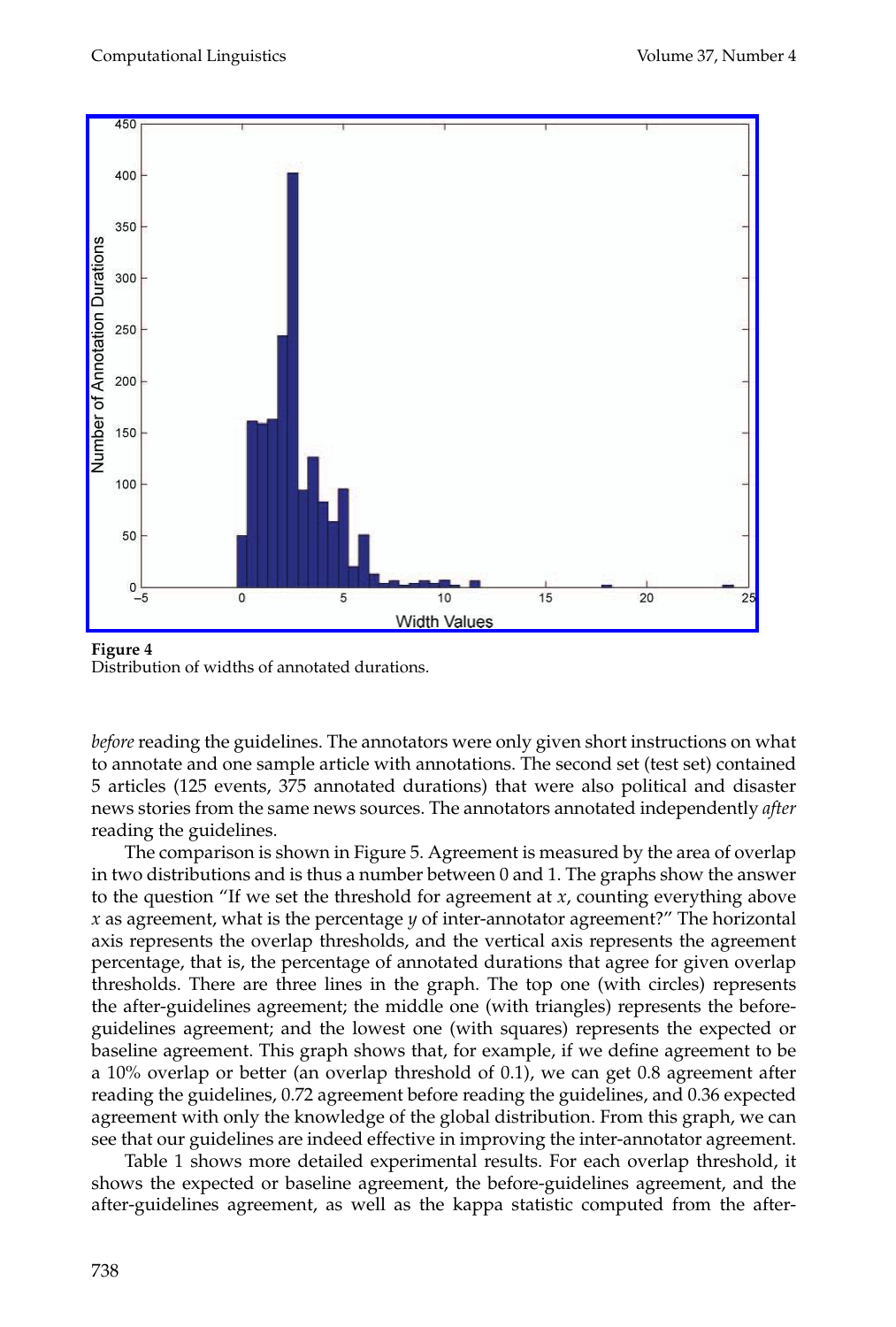[Pan, Mulkar-Mehta, and Hobbs Annotating and Learning Event Durations i](http://www.mitpressjournals.org/action/showImage?doi=10.1162/COLI_a_00075&iName=master.img-004.jpg&w=359&h=278)n Text



#### **Figure 5**

Inter-annotator agreement: Expected, before-guidelines, and after-guidelines.

guidelines agreement (*P*(*A*)) and the expected or baseline agreement (*P*(*E*)). The agreement actually gets marginally worse when the agreement criteria is very stringent (i.e., overlap  $\geq$  0.9), which indicates there really is no consensus at that level of agreement. The overall agreement is relatively low. Thus in this article, we mainly focus on learning coarse-grained event durations with much higher inter-annotator agreement. See Sections 5.2 and 5.3 for more details.

| Inter-annotator agreement with different overlap thresholds. |  |
|--------------------------------------------------------------|--|
|                                                              |  |

| Overlap<br>Threshold | Expected<br>Agreement | BeforeG.<br>Agreement | AfterG.<br>Agreement | Kappa<br>(AfterG. A.) |
|----------------------|-----------------------|-----------------------|----------------------|-----------------------|
| 0.1                  | 0.36                  | 0.72                  | 0.80                 | 0.69                  |
| 0.2                  | 0.28                  | 0.59                  | 0.70                 | 0.58                  |
| 0.3                  | 0.22                  | 0.52                  | 0.67                 | 0.58                  |
| 0.4                  | 0.17                  | 0.43                  | 0.58                 | 0.49                  |
| 0.5                  | 0.12                  | 0.31                  | 0.45                 | 0.38                  |
| 0.6                  | 0.08                  | 0.22                  | 0.35                 | 0.29                  |
| 0.7                  | 0.05                  | 0.15                  | 0.23                 | 0.19                  |
| 0.8                  | 0.02                  | 0.10                  | 0.10                 | 0.08                  |
| 0.9                  | 0.01                  | 0.07                  | 0.04                 | 0.03                  |
| 1.0                  | 0.00                  | 0.05                  | 0.03                 | 0.03                  |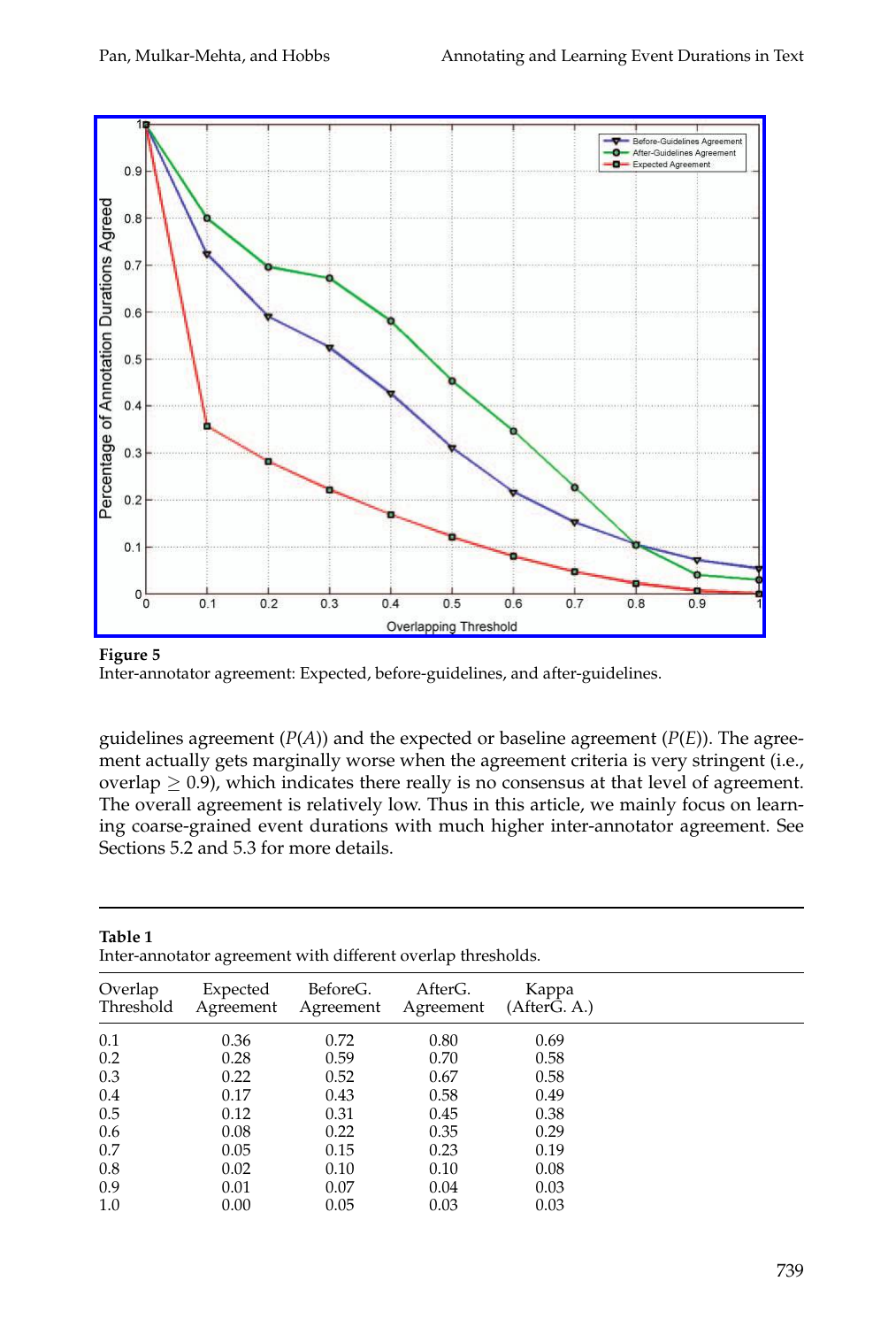# **4. Extending TimeML with Estimated Event Durations**

This section describes the event classes in TimeML and how we can integrate our annotations of estimated event durations with them. This can enrich the expressiveness of TimeML, and provide natural language applications that use TimeML with this additional implicit event duration information for temporal reasoning.

# **4.1 TimeML and Its Event Classes**

TimeML (Pustejovsky et al. 2003) is a rich specification language for event and temporal expressions in natural language text. Unlike most previous attempts at event and temporal specification, TimeML separates the representation of event and temporal expressions from the anchoring or ordering dependencies that may exist in a given text.

TimeML includes four major data structures: EVENT, TIMEX3, SIGNAL, and LINK. EVENT is a cover term for situations that happen or occur, and also those predicates describing states or circumstances in which something obtains or holds true. TIMEX3, which extends TIMEX2 (Ferro 2001), is used to mark up explicit temporal expressions, such as time, dates, and durations. SIGNAL is used to annotate sections of text, typically function words that indicate how temporal objects are related to each other (e.g., "when", "during", "before"). The set of LINK tags encode various relations that exist between the temporal elements of a document, including three subtypes: TLINK (temporal links), SLINK (subordination links), and ALINK (aspectual links).

Our event duration annotations can be integrated into the EVENT tag. In TimeML each event belongs to one of the seven event classes, namely, reporting, perception, aspectual, I-action, I-state, state, and occurrence. The TimeML annotation guidelines<sup>3</sup> give detailed descriptions for each of the classes:

**Reporting.** This class describes the action of a person or an organization declaring something, narrating an event, informing about an event, and so forth (e.g., say, report, tell, explain, state).

**Perception.** This class includes events involving the physical perception of another event (e.g., see, watch, view, hear).

**Aspectual.** This class focuses on different facets of event history, that is, initiation, reinitiation, termination, culmination, continuation (e.g., begin, stop, finish, continue).

**I-Action.** An I-Action is an Intensional Action. It introduces an event argument (which must be in the text explicitly) describing an intensional action or situation which does not necessarily actually happen but may be only desired or possible (e.g., attempt, try, promise).

**I-State.** This class of events is similar to the previous class. It includes states that refer to alternative possible worlds (e.g., believe, intend, want).

**State.** This class describes circumstances in which something obtains or holds true (e.g., on board, kidnapped, peace).

<sup>3</sup> http://www.timeml.org/site/publications/timeMLdocs/annguide 1.2.pdf.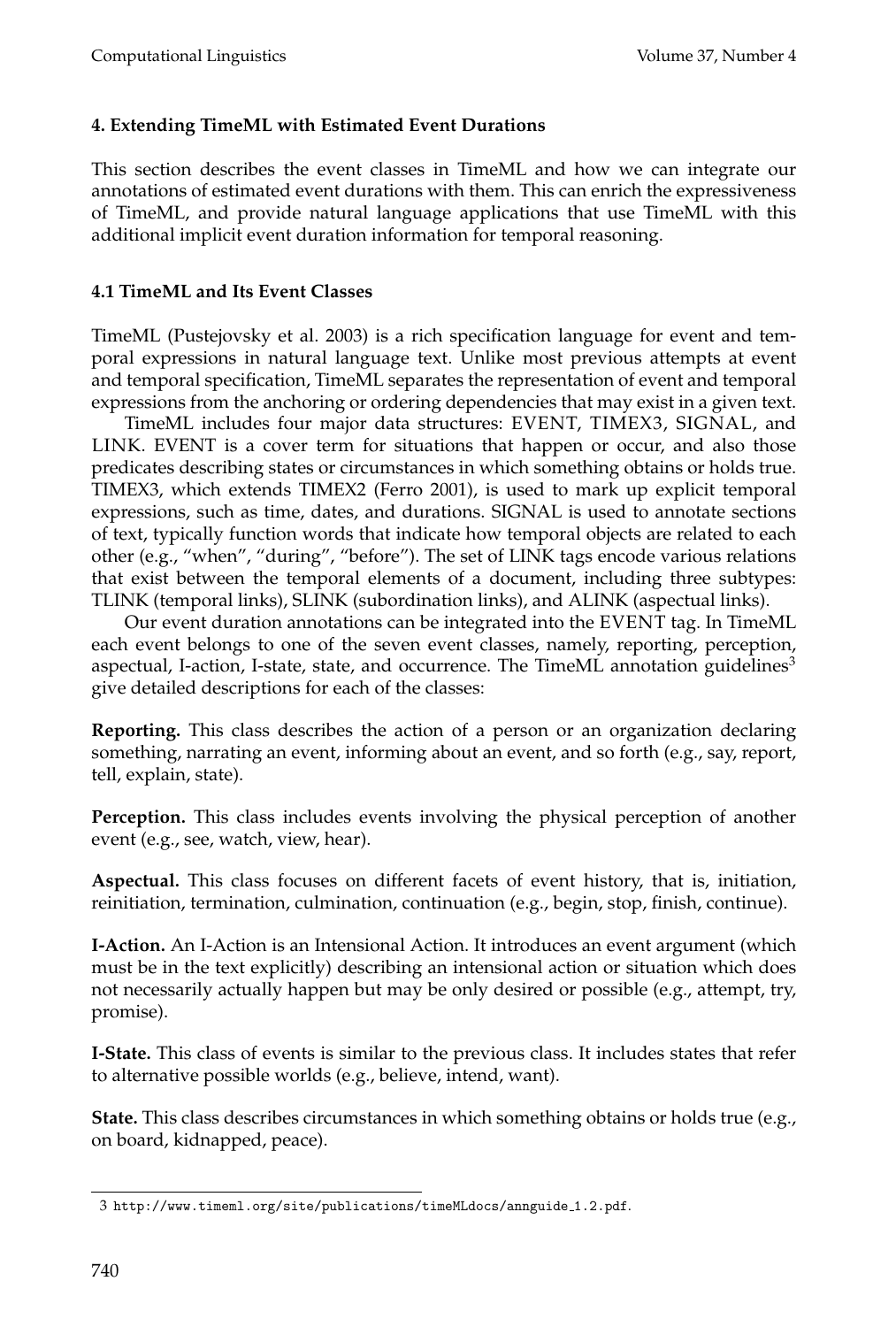**Occurrence.** This class includes all the many other kinds of events describing something that happens or occurs in the world (e.g., die, crash, build, sell).

## **4.2 Integrating Event Duration Annotations**

Our event duration annotations can be integrated into TimeML by adding two more attributes to the EVENT tag for the lower bound and upper bound duration annotations (e.g., "lowerBoundDuration" and "upperBoundDuration" attributes).

To minimize changes to the existing TimeML specifications caused by the integration, we can try to share as much as possible our event classes as described in Section 2.3 with the existing ones in TimeML.

We can see that four event classes are shared with very similar definitions: reporting, aspectual, state, and action/occurrence. For the other three event classes that only belong to TimeML (perception, I-action, I-state), the I-action and perception classes can be treated as special subclasses of the action/occurrence class, and the I-state class as a special subclass of the state class.

There are still three classes that only belong to the event duration annotations (i.e., multiple, negation, and positive infinite), however. The positive infinite class can be treated as a special subclass of the state class with a special duration annotation for positive infinity.

Each multiple event has two annotations, one for single events and the other for aggregate events. Because the single event is usually more likely to be encountered in multiple documents, and thus the duration of the single event is usually more likely to be shared and re-used, to simplify the specification we can take only the duration annotation of the single events for the multiple event class, and the single event can be assigned with one of the seven TimeML event classes. For example, the "destroyed" event in the earlier example is assigned with the occurrence class in TimeBank.

The events involving negation can be simplified similarly. Because the event negated is usually more likely to be encountered in multiple documents, we can take only the duration annotation of the negated event for this class.

## **4.3 Annotation Consistency Evaluation**

After the two corpora are integrated, it would be useful to evaluate how consistent the temporal relationship annotations are originally in TimeBank and in the newly integrated event duration annotations. Because not all the events in TimeBank are anchored exactly on a time line, for this consistency evaluation we have only evaluated the "includes" / " is included" TLINK relationship: If event *A* includes event *B*, the duration of event *A* should be no shorter than the duration of event *B*. Because the event duration annotation is a range, there are three possible relationships between the two duration annotations for event *A*  $[a_1, a_2]$  and event *B*  $[b_1, b_2]$ :

- 1. *A* strictly includes *B* if  $a_1 \ge b_2$  (strictly compatible)
- 2. *A* possibly includes *B* if  $a_1 \leq b_2$ , but  $a_2 \geq b_1$  (softly compatible)
- 3. *A* doesn't include *B* if  $a_2 < b_1$  (incompatible)

We call the case (i) strictly compatible, (ii) softly compatible, and (iii) incompatible.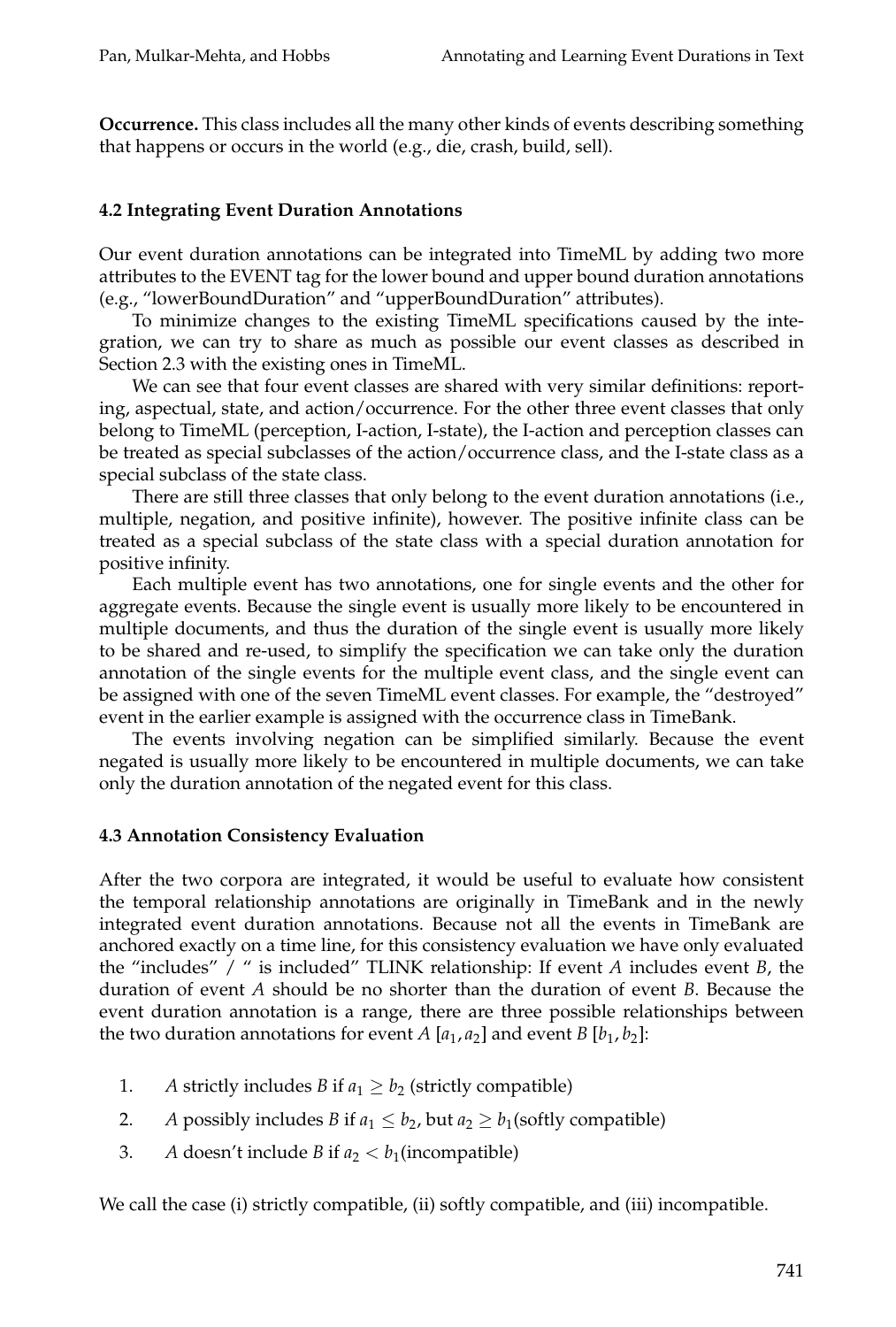For this consistency evaluation, one article was randomly picked from each news source, and for each "include" TLINK relationship in the article, one of the three compatibility labels is assigned based on their definitions. The result shows that out of a total of 116 "include" relationships, 59.5% are strictly compatible, 19.8% are softly compatible, and 20.7% are incompatible. We can merge the first two categories as compatible, which accounts for 79.3%.

Most of the incompatible cases are due to different event interpretations and guidelines for the two corpora. For example, TimeBank bounds most of the I-State events to the article time, whereas our annotations usually give them a much longer duration for example, the event "appear" in "*Everyone* **appears** *to believe that somehow Cuba is going to change*," and the event "hope" in "*The quarantine* **hopes** *to staunch the flow of Iraqi oil*."

Aspectual events are another class of events that cause many incompatible cases, including those where multiple interpretations are possible, for example, in "*This is quite an extraordinary story* **unfolding** *here*," the event "unfolding" can be interpreted as either the start of the unfolding (TimeBank), or the entire process of the unfolding (duration annotation); Sometimes even when both corpora agree on the interpretation of the event, they may not agree on its duration, for example, in "*But with the taskforce investigation just* **getting** *under way, officials have been careful not to draw any firm conclusions*," it is clear that the "getting" event is the start of the investigation, but should it last momentarily (TimeBank) or for a couple of weeks (duration annotation)? Despite the difficulty with this event class, there exists some clear cases, for example, in "*A new Essex County task force* **began delving** *Thursday into the slayings of 14 black women over the last five years in the Newark area*," it is correct to bound "began" to Thursday, whereas the event "delving" should last much longer.

# **5. Learning Event Durations**

It is highly unlikely that the relatively small amount of data we have annotated so far could support an automatic classification task at this fine granularity. But we have identified two classification tasks at a coarser granularity that we can hope to do well on and that have some independent utility. The first exploits the distribution shown in Figure 3, a bimodal distribution of events classifying them into those lasting less than a day and those lasting more than a day. The second coarse-grained task is the approximate identification of the temporal unit most likely to be used to describe the duration of the event.

In Section 5.1 we describe the features that were used in the machine learning experiments. Section 5.2 describes the experiment on classifying events into those lasting more or less than a day. Section 5.3 describes the experiment on identifying the most appropriate temporal unit for the mean durations.

# **5.1 Features**

In this section, we describe the lexical, syntactic, and semantic features that we considered in learning event durations.

*5.1.1 Local Context.* For a given event, the local context features include a window of *n* tokens to its left and *n* tokens to its right, as well as the event itself, for  $n = \{0, 1, 2, 3\}$ . The best *n* determined via cross validation turned out to be 0, that is, the event itself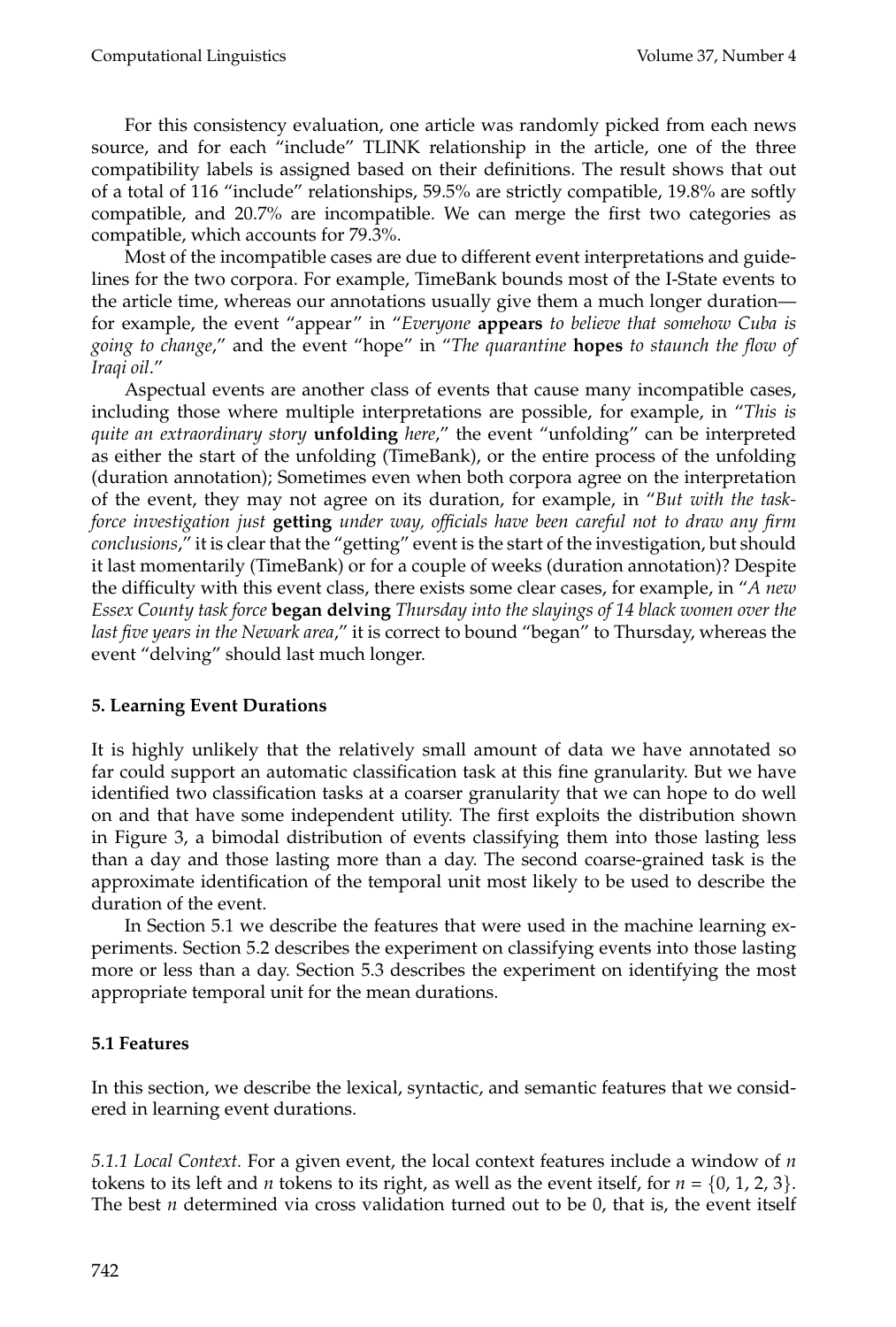with no local context. But we also present results for  $n = 2$  in Section 5.2.3 to evaluate the utility of local context.

A token can be a word or a punctuation mark. Punctuation marks are not removed, because they can be indicative features for learning event durations. For example, the quotation mark is a good indication of quoted reporting events, and the duration of such events most likely lasts for seconds or minutes, depending on the length of the quoted content. However, there are also cases where quotation marks are used for other purposes, such as for titles of artistic works.

For each token in the local context, including the event itself, three features are included: the original form of the token, its lemma (or root form), and its part-ofspeech (POS) tag. The lemma of the token is extracted from parse trees generated by the CONTEX parser (Hermjakob and Mooney 1997), which includes rich context information in parse trees, and the Brill tagger (Brill 1992) is used for POS tagging.

The local context features extracted for the "signed" event in the sentence below is shown in Table 2 (with a window size  $n = 2$ ). The feature vector is [signed, sign, VBD, the, the, DT, plan, plan, NN, Friday, Friday, NNP, on, on, IN].

*The two presidents on Friday* **signed** *the plan.*

*5.1.2 Syntactic Relations.* The information in the event's syntactic environment is very important in deciding the durations of events. For example, there is a difference in the durations of the "watch" events in the phrases "**watch** *a movie*" and "**watch** *a bird fly*."

For a given event, both the head of its subject and the head of its object are extracted from the parse trees generated by the CONTEX parser. Similarly to the local context features, for both the subject head and the object head, their original form, lemma, and POS tags are extracted as features. When there is no subject or object for an event, "NULL" is used for the feature values.

For the "signed" event in *The two presidents on Friday* **signed** *the plan*, the head of its subject is "presidents" and the head of its object is "plan." The extracted syntactic relation features are shown in Table 3, and the feature vector is [presidents, president, NNS, plan, plan, NN].

*5.1.3 WordNet Hypernyms.* Events with the same hypernyms may have similar durations. For example, events "ask" and "talk" both have a direct WordNet (Miller et al. 1990) hypernym of "communicate," and most of the time they do have very similar durations in the corpus.

However, closely related events don't always have the same direct hypernyms. For example, "see" has a direct hypernym of "perceive," whereas for "observe" one

**Table 2**

Local context features for the "signed" event with *n* = 2 in "The two presidents on Friday **signed** *the plan*."

| Features      | Original Lemma |        | POS        |
|---------------|----------------|--------|------------|
| Event         | signed         | sign   | VBD        |
| 1token-after  | the            | the    | DТ         |
| 2token-after  | plan           | plan   | NΝ         |
| 1token-before | Friday         | Friday | <b>NNP</b> |
| 2token-before | <sub>on</sub>  | on     | ΙN         |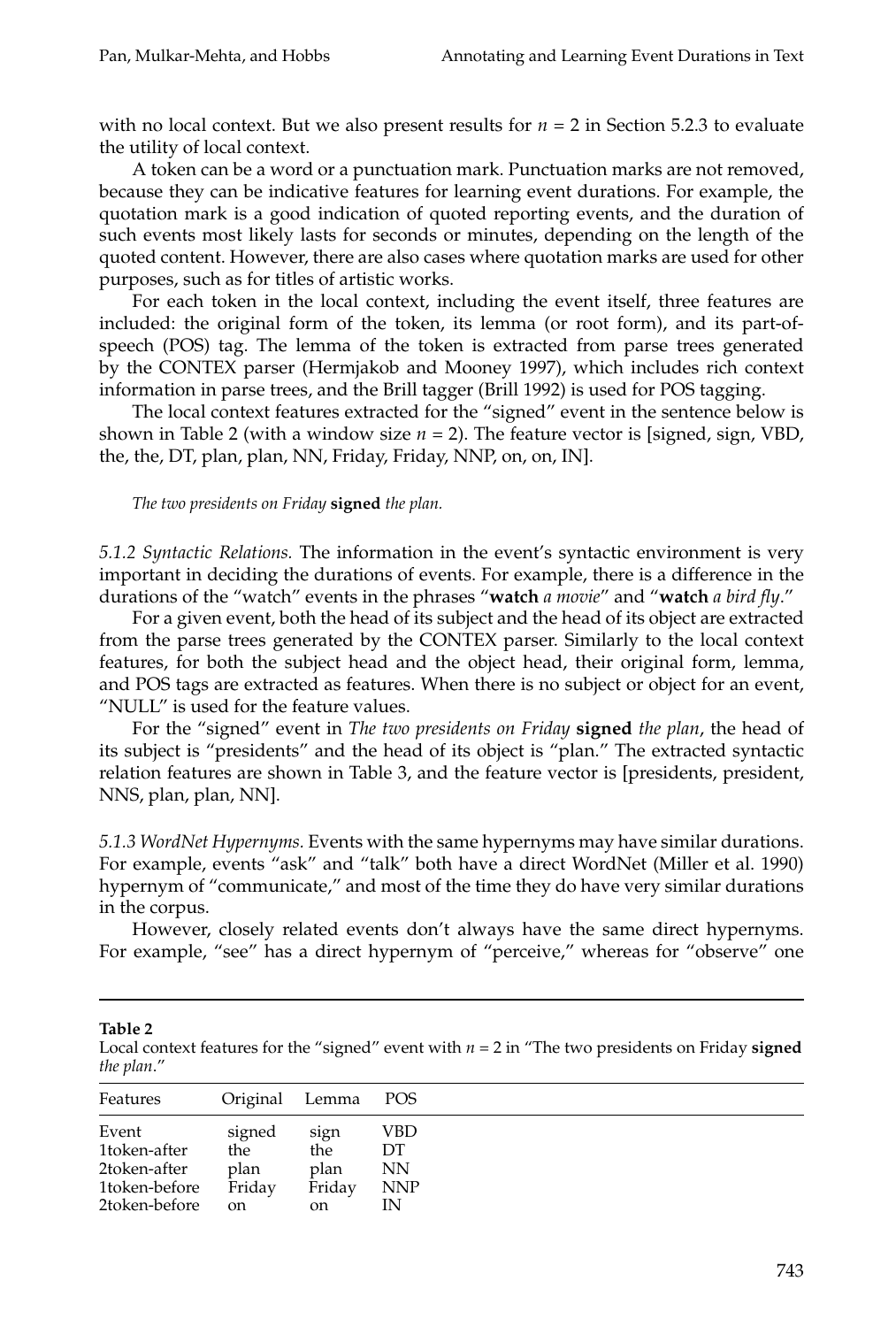### **Table 3**

Syntactic relation features for the "signed" event in "The two presidents on Friday **signed** *the plan*."

| Features Original Lemma POS                             |  |
|---------------------------------------------------------|--|
| Subject presidents president NNS<br>Object plan plan NN |  |

needs to go two steps up through the hypernym hierarchy before reaching "perceive." Correlation between events may be lost if only the direct hypernyms of the words are extracted.

It is useful to extract the hypernyms not only for the event itself, but also for the subject and object of the event. For example, events related to a group of people or an organization usually last longer than those involving individuals, and the hypernyms can help distinguish such concepts. The direct hypernyms of nouns are not always general enough for this purpose, but a hypernym at too high a level can be too general to be useful. For our learning experiments, we use the first three levels of hypernyms from WordNet.

Hypernyms are only used for the events and their subjects and objects, not for the local context words. For each level of hypernyms in the hierarchy, it's possible to have more than one hypernym, for example, "see" has two direct hypernyms, "perceive" and "comprehend." For a given word, it may also have more than one sense in WordNet. In such cases, as in Gildea and Jurafsky (2002), we only take the first sense of the word and the first hypernym listed for each level of the hierarchy. A word disambiguation module might improve the learning performance. But because the features we need are the hypernyms, not the word sense itself, even if the first word sense is not the correct one, its hypernyms can still be good enough in many cases. For example, in one news article, the word "controller" refers to an air traffic controller, which corresponds to the second sense in WordNet, but its first sense (business controller) has the same hypernym of "person" (three levels up) as the second sense (direct hypernym). Because we take the first three levels of hypernyms, the correct hypernym is still extracted.

When there are fewer than three levels of hypernyms for a given word, its hypernym on the previous level is used. When there is no hypernym for a given word (e.g., "go"), the word itself will be used as its hypernyms. Because WordNet only provides hypernyms for nouns and verbs, "NULL" is used for the feature values for a word that is not a noun or a verb.

For the "signed" event in *The two presidents on Friday* **signed** *the plan*, the extracted WordNet hypernym features for the event ("signed"), its subject ("presidents"), and its object ("plan") are shown in Table 4, and the feature vector is [write, communicate, interact, corporate executive, executive, administrator, idea, content, cognition].

#### **Table 4**

WordNet hypernym features for the event ("signed"), its subject ("presidents"), and its object ("plan") in *The two presidents on Friday* **signed** *the plan*.

| Feature 1-hyper<br>Event<br>Object | write<br>Subject corporate executive executive<br>idea | 2-hyper<br>communicate<br>content | 3-hyper<br>interact<br>administrator<br>cognition |
|------------------------------------|--------------------------------------------------------|-----------------------------------|---------------------------------------------------|
|                                    |                                                        |                                   |                                                   |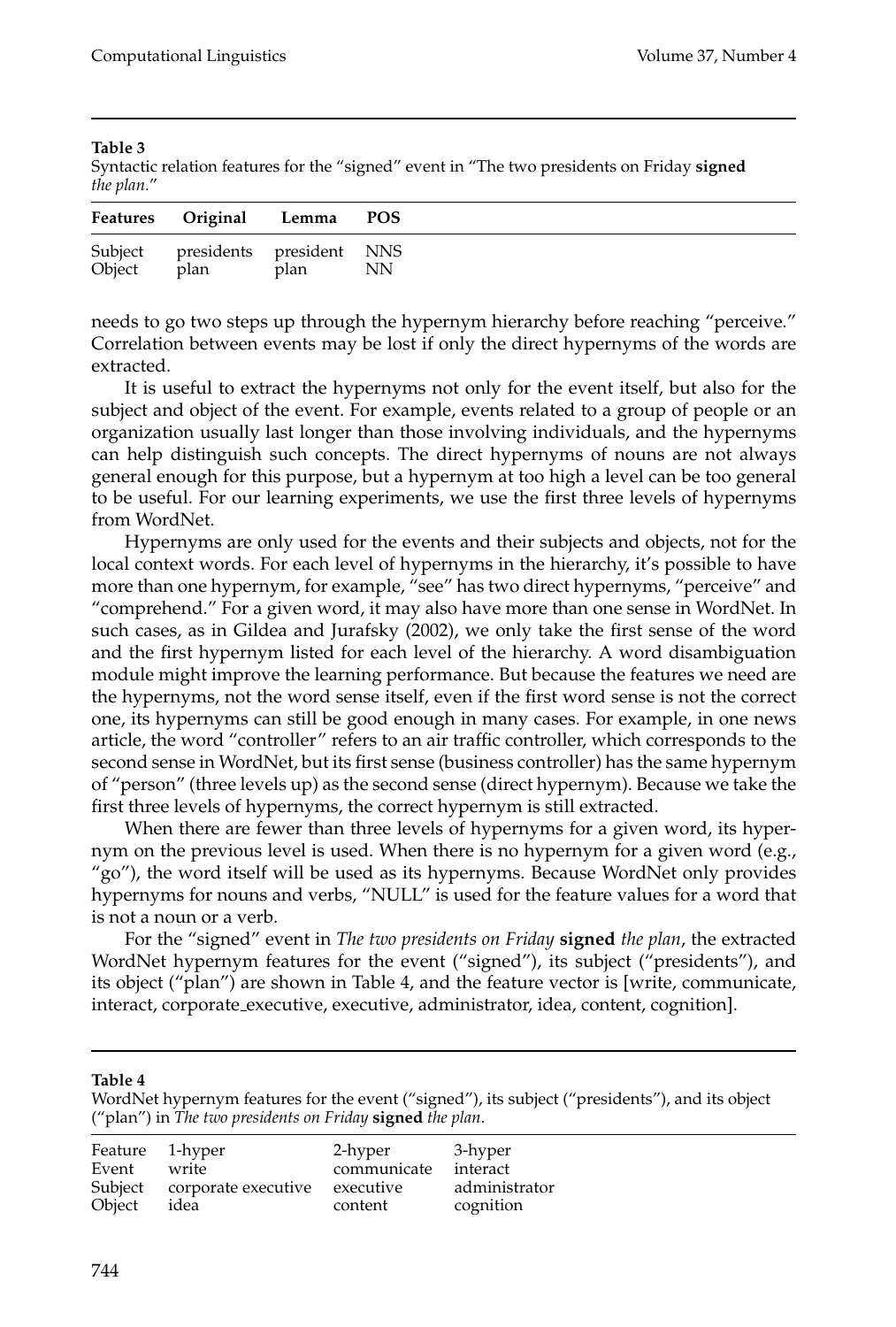# **5.2 Learning Coarse-Grained Event Durations**

The distribution of the means of the annotated durations in Figure 3 is bimodal, dividing the events into those that take less than a day and those that take a day or more. Thus, in our first machine learning experiment, we have tried to learn this *coarse-grained* event duration information as a binary classification task.

*5.2.1 Inter-Annotator Agreement, Baseline, and Upper Bound.* Before evaluating the performance of different learning algorithms, we first assess the inter-annotator agreement, the baseline, and the upper bound for the learning task.

Table 5 shows the inter-annotator agreement results among three annotators for binary event durations. The experiments were conducted on the same data sets as in Section 3.3. Two kappa values are reported with different ways of measuring expected agreement  $(P(E))$ , that is, whether or not the annotators have prior knowledge of the global distribution of the task, as described in Section 3.2.

Human agreement is 0.877 and is a good estimate of the *upper bound* performance for this binary classification task. The *baseline* for the learning task is always taking the most probable class. Because 59.0% of the total data is "long" events, the baseline performance is 59.0%**.**

*5.2.2 Data.* The original annotated data was translated into a binary classification. For each event annotation, the most likely or mean duration was calculated by averaging the logs of its lower and upper bound durations. If its most likely or mean duration was less than a day (about 11.4 in the natural logarithmic scale), it was assigned to the "short" event class, otherwise it was assigned to the "long" event class. (Note that these labels are strictly a convenience and not an analysis of the meanings of "short" and "long.")

We divided the total annotated non-WSJ data (2,132 event instances) into two data sets: a training data set with 1,705 event instances (about 80% of the total non-WSJ data) and a held-out test data set with 427 event instances (about 20% of the total non-WSJ data). The WSJ data (156 event instances) was kept for further test purposes (see Section 5.2.5).

## *5.2.3 Experimental Results (non-WSJ)*

*Learning Algorithms.* Three supervised learning algorithms were evaluated for our binary classification task, namely, Support Vector Machines (SVM) (Vapnik 1995), Naive Bayes (NB) (Duda and Hart 1973), and Decision Trees (C4.5) (Quinlan 1993). The Weka (Witten and Frank 2005) machine learning package was used for the implementation of these learning algorithms. Linear kernel is used for SVM in our experiments.

**Table 5**

Inter-annotator agreement for binary event durations.

| P(A)  | P(E)                                                          |       | Kappa          |
|-------|---------------------------------------------------------------|-------|----------------|
| 0.877 | With global distribution<br>Without global distribution 0.500 | 0.528 | 0.740<br>0.755 |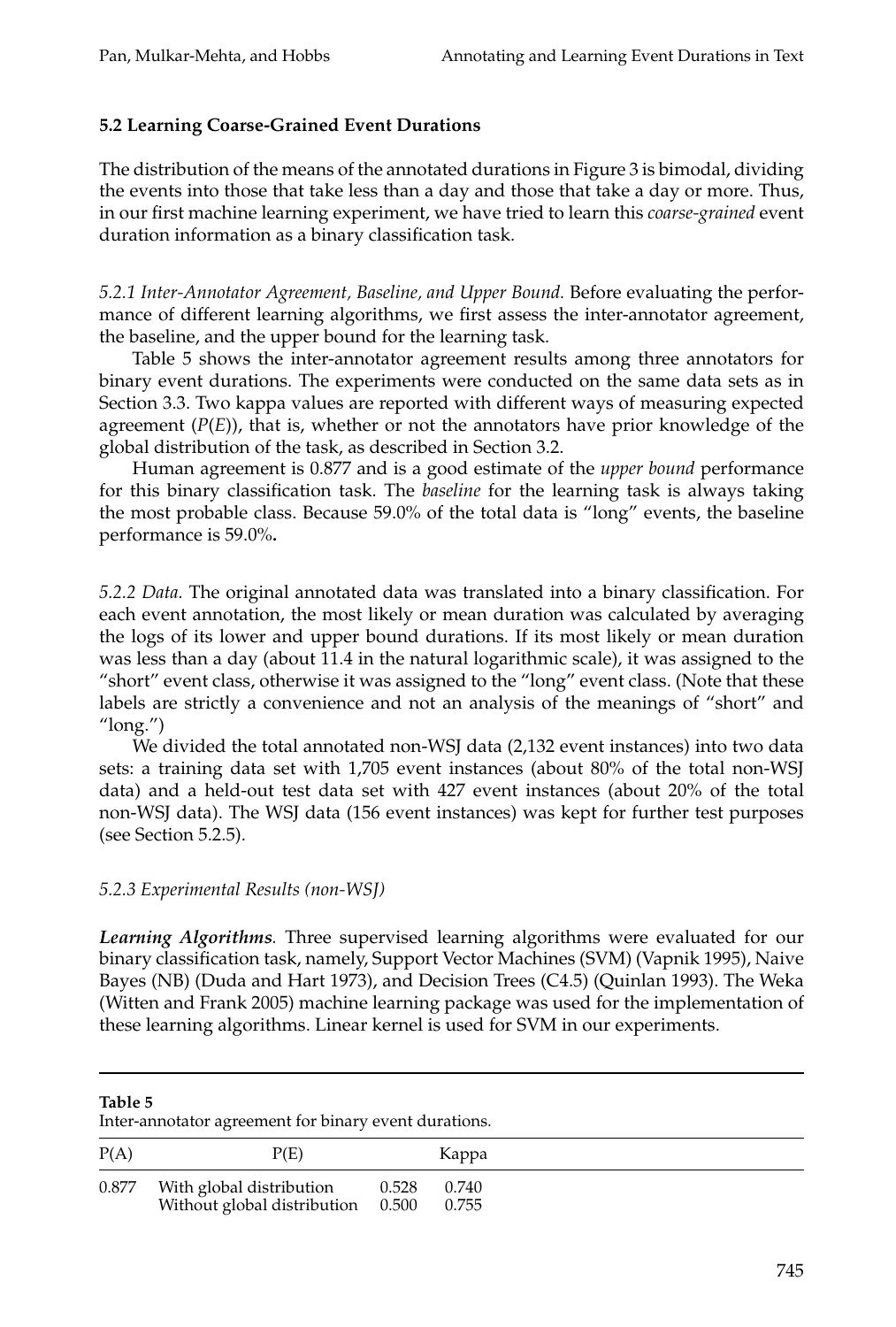|                          |                         | $\epsilon$              |                                      |
|--------------------------|-------------------------|-------------------------|--------------------------------------|
|                          |                         |                         |                                      |
| <b>SVM</b>               | 0.707                   | 0.606                   | 0.653<br>0.652                       |
| C4.5                     | 0.571                   | 0.600                   | 0.585                                |
| <b>SVM</b><br>NB<br>C4.5 | 0.793<br>0.834<br>0.765 | 0.857<br>0.665<br>0.743 | 0.823<br>0.740<br>0.754              |
|                          | NB                      | 0.567                   | Algor. Prec. Recall F-Score<br>0.768 |

| Table 6 |                                       |
|---------|---------------------------------------|
|         | Test performance of three algorithms. |

Each event instance has a total of 18 feature values, as described in Section 5.1, for the event only condition, and 30 feature values for the local context condition, when *n* = 2. For SVM and C4.5, all features are converted into binary features (6,665 and 12,502 features).

*Results.* Ten-fold cross validation was used to train the learning models, which were then tested on the unseen held-out test set, and the performance (including the precision, recall, and  $F-score<sup>4</sup>$  for each class) of the three learning algorithms is shown in Table 6. The significant measure is overall precision, and this is shown for the three algorithms in Figure 6, together with human agreement (the upper bound of the learning task) and the baseline.

We can see that among the three learning algorithms, SVM achieves the best F-score for each class and also the best overall precision (76.6%). Compared with the baseline (59.0%) and human agreement (87.7%), this level of performance is very encouraging, especially as the learning is from such limited training data.

*Feature Evaluation.* The best performing learning algorithm, SVM, was then used to examine the utility of combinations of four different feature sets (i.e., event, local context, syntactic, and WordNet hypernym features). The detailed comparison is shown in Table 7.<sup>5</sup>

We can see that most of the performance comes from event word or phrase itself. A significant improvement above that is due to the addition of information about the subject and object. Local context does not help and in fact may hurt, and hypernym information also does not seem to help. It is of interest that the most important information is that from the predicate and arguments describing the event, as our linguistic intuitions would lead us to expect.

*5.2.4 Learning Performance by Event Class.* It's useful to compare the learning performance between different event classes, and see how they contribute to the overall learning performance. We would intuitively expect that some classes of events (e.g., reporting events) are relatively easier to learn than others.

<sup>4</sup> F-score is computed as the harmonic mean of the precision and recall: F = (2×*Prec*×*Rec*)/(*Prec*+*Rec*).

<sup>5</sup> When all features are used, the results for event and context become the same, which indicates that the syntactic and hypenym features dominate.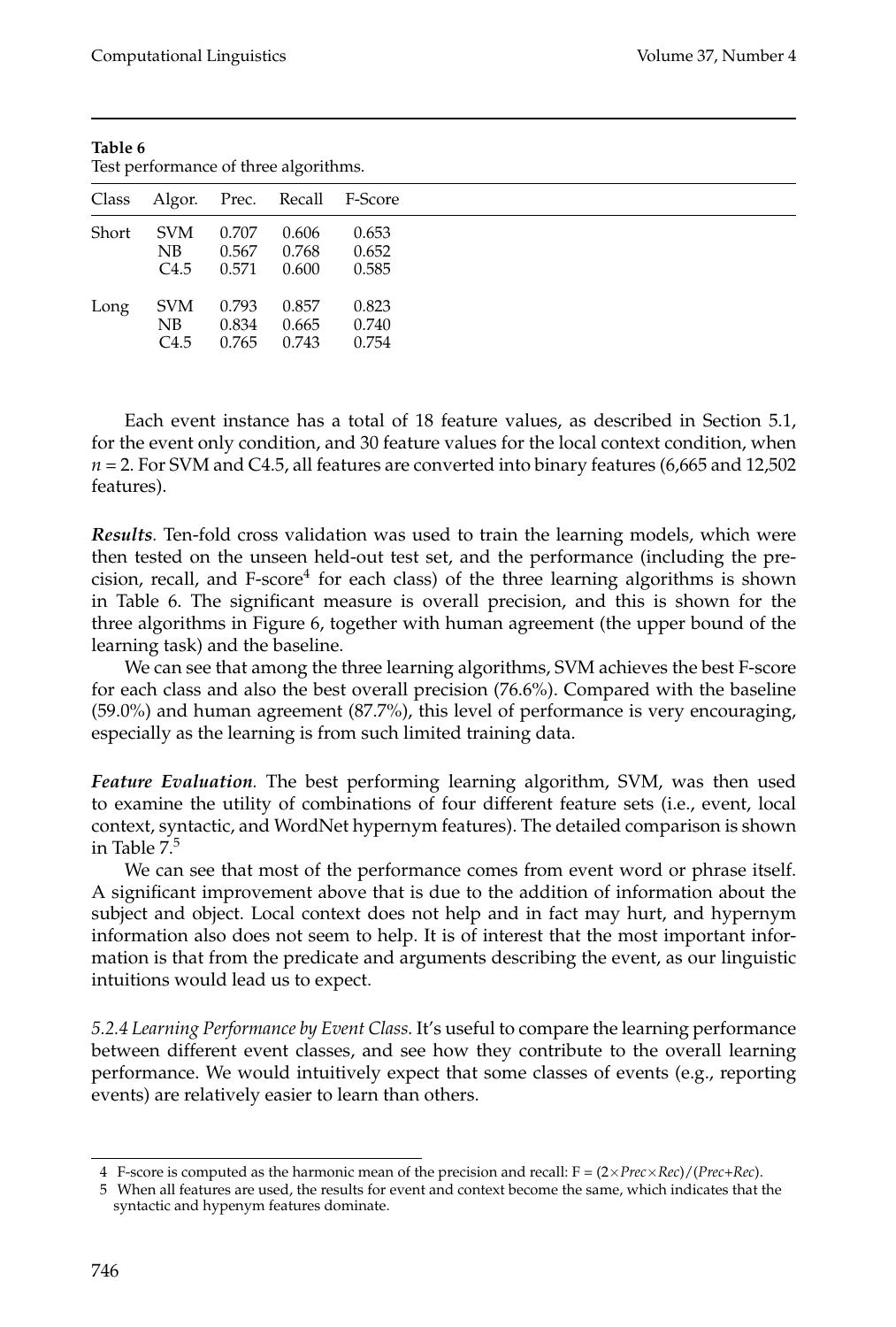[Pan, Mulkar-Mehta, and Hobbs Annotating and Learning](http://www.mitpressjournals.org/action/showImage?doi=10.1162/COLI_a_00075&iName=master.img-005.jpg&w=287&h=169) Event Durations in Text



#### **Figure 6**

Overall test precision on non-WSJ data.

#### **Table 7**

Feature evaluation with different feature sets using SVM.

| Class                          |                | Event Only $(n = 0)$<br>$(n=0)$   |                |                | Event Only<br>+ Syntactic |                |                | Event + Syn<br>+ Hyper   |                |
|--------------------------------|----------------|-----------------------------------|----------------|----------------|---------------------------|----------------|----------------|--------------------------|----------------|
|                                | Prec.          | Rec.                              | F              | Prec.          | Rec.                      | F              | Prec.          | Rec.                     | F              |
| Short<br>Long<br>Overall Prec. | 0.742<br>0.748 | 0.465<br>0.908<br>74.7%           | 0.571<br>0.821 | 0.758<br>0.792 | 0.587<br>0.893<br>78.2%   | 0.662<br>0.839 | 0.707<br>0.793 | 0.606<br>0.857<br>76.6%  | 0.653<br>0.823 |
|                                |                | <b>Local Context</b><br>$(n = 2)$ |                |                | Context<br>+ Syntactic    |                |                | Context + Syn<br>+ Hyper |                |
| Short                          | 0.672          | 0.568                             | 0.615          | 0.710          | 0.600                     | 0.650          | 0.707          | 0.606                    | 0.653          |

Long 0.774 0.842 0.806 0.791 0.860 0.824 0.793 0.857 0.823 Overall Prec. **74.2% 76.6% 76.6%**

Table 8 shows the precision for each TimeML event class for the test set. For each event class, it also includes the total number of event instances, how many of them are as short or long events based on their annotations in the corpus, and the number of error instances.

Although there is too few data to draw firm conclusions, we can see that the event classes with the highest precision are aspectual events (e.g., continue, start) and perception events (e.g., see, look), though they don't contribute much to the overall performance (total instances are only 14 and 9, respectively). As we expected, reporting events perform relatively better than most other event classes, but they don't actually contribute much to the overall performance either (only 39 instances out of a total of 427 instances). The biggest event class is occurrence events (240 instances), and its precision is not much lower than the overall precision (73.3% vs. 76.5%). The most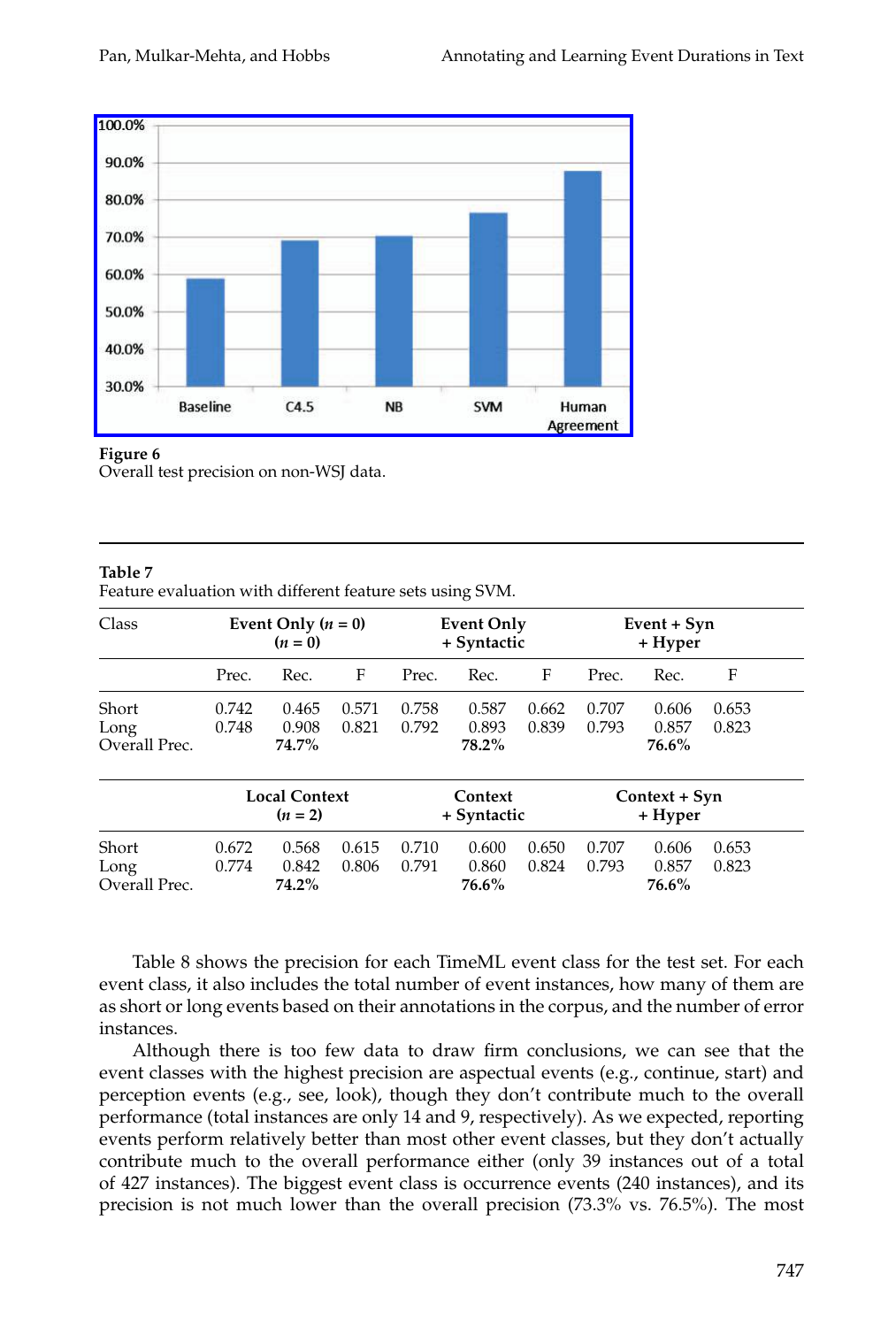| <b>Event Class</b> | # Events | # Short        | # Long | # Error | Precision |
|--------------------|----------|----------------|--------|---------|-----------|
| Aspectual          | 14       | 3              | 11     | 0       | 100%      |
| Perception         | 9        | 0              | 9      | 0       | $100\%$   |
| Reporting          | 39       | 38             |        | 6       | 84.6%     |
| <b>I</b> _State    | 32       | 8              | 24     | 5       | 84.4%     |
| <b>State</b>       | 61       | $\overline{2}$ | 59     | 13      | 78.7%     |
| Occurrence         | 240      | 84             | 156    | 64      | 73.3%     |
| <b>LAction</b>     | 32       | 17             | 15     | 12      | 62.5%     |
| Total              | 427      | 152            | 275    | 100     | 76.6%     |

| Table 8 |                                            |  |  |
|---------|--------------------------------------------|--|--|
|         | Learning performance for each event class. |  |  |

| Table 9                       |  |
|-------------------------------|--|
| Test performance on WSJ data. |  |

| Class                          |       | Prec. Rec.                                      | F |
|--------------------------------|-------|-------------------------------------------------|---|
| Short<br>Long<br>Overall Prec. | 0.779 | $0.692$ $0.610$ $0.649$<br>0.835 0.806<br>75.0% |   |

difficult event class for learning their durations seems to be I-action events (e.g., try, insist).

*5.2.5 Test on WSJ Data.* Section 5.2.3 describes the experimental results with the learned model trained and tested on data from the same genre, that is, non-WSJ articles. In order to evaluate whether the learned model can perform well on data from different news genres, we tested it on the unseen WSJ data (156 event instances). The performance (including the precision, recall, and F-score for each class) is shown in Table 9. The precision (75.0%) is very close to the test performance on the non-WSJ data, and indicates the significant generalization capacity of the learned model.

# **5.3 Learning the Most Likely Temporal Unit**

These encouraging results prompted us to try to learn more fine-grained event duration information, namely, the most likely temporal units of event durations (cf. Rieger's [1974] ORDERHOURS, ORDERDAYS).

For each original event annotation, we can obtain the most likely (mean) duration by averaging its lower and upper bound durations, and assigning it to one of seven classes—second, minute, hour, day, week, month, and year—based on the temporal unit of its most likely duration.

However, human agreement on this more fine-grained task is low (44.4%). This is understandable. An annotation of [30 minutes, 1 hour] and [35 minutes, 2 hours] will not match, even though the area of their overlap is 52.72%.<sup>6</sup>

<sup>6</sup> A natural logarithmic scale is used for the overlap/agreement computation, as described in Section 3.1.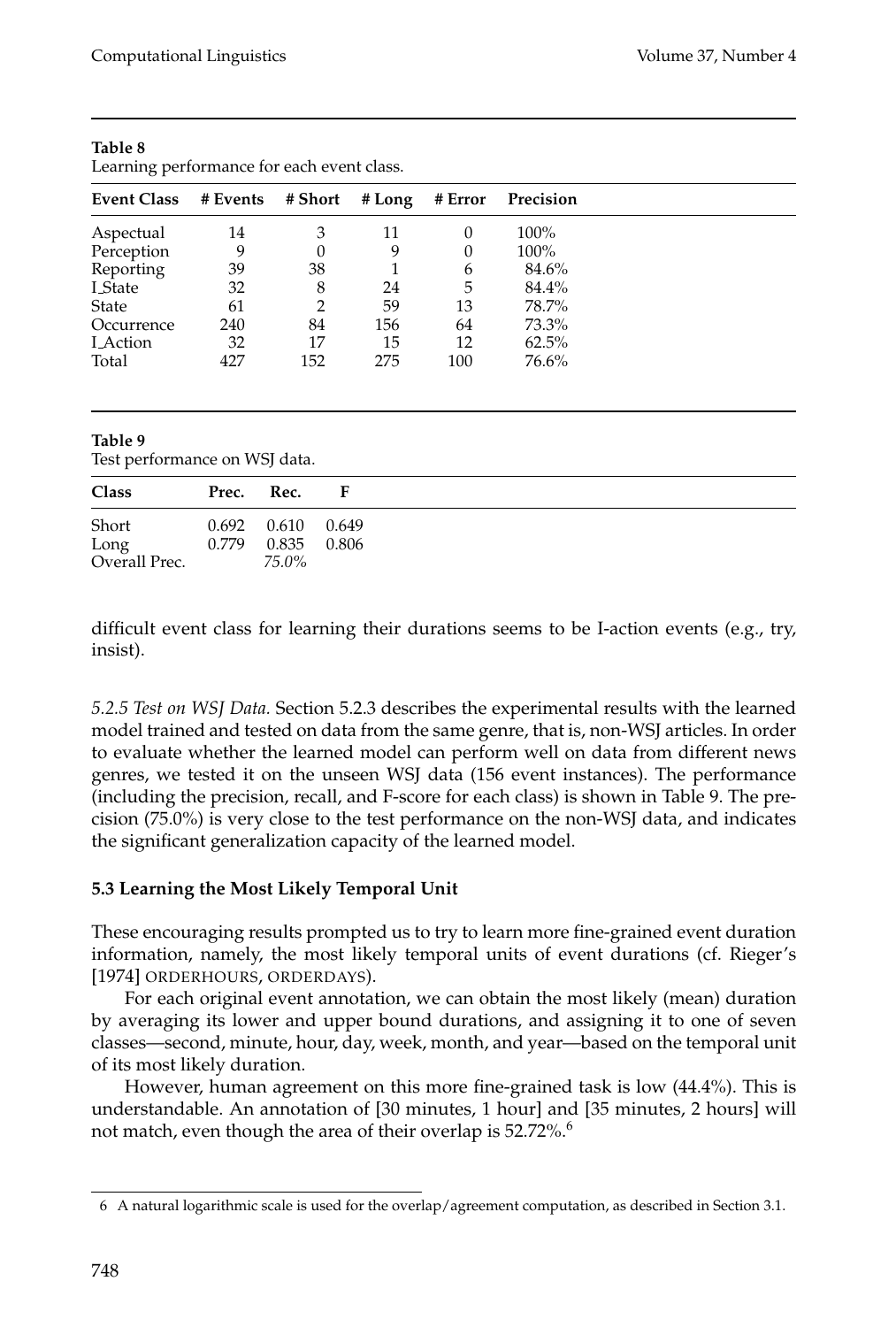| Table 10<br>Inter-annotator agreement for most likely temporal unit. |                                |       |       |  |  |  |  |  |  |
|----------------------------------------------------------------------|--------------------------------|-------|-------|--|--|--|--|--|--|
| P(A)                                                                 | P(E)                           |       | Kappa |  |  |  |  |  |  |
|                                                                      | 0.798 With global distribution | 0.151 | 0.762 |  |  |  |  |  |  |

Without global distribution 0.143 0.764

Based on this observation, instead of evaluating the *exact* agreement between annotators, an "*approximate* agreement" is computed for the most likely temporal unit of events. In "approximate agreement," temporal units are considered to match if they are the same temporal unit or an adjacent one. For example, "second" and "minute" match, but "minute" and "day" do not.

We conducted an experiment for learning this multi-classification task. The same data sets as in the binary classification task were used. The only difference was that the class for each instance was now labeled with one of the seven temporal unit classes.

The baseline for this multi-classification task was always taking the temporal unit which with its two neighbors spans the greatest amount of data. Because the "week," "month," and "year" classes together take up the largest portion (51.5%) of the data, the baseline was always taking the "month" class, where both "week" and "year" were also considered a match. Table 10 shows the inter-annotator agreement results for the most likely temporal unit when using "approximate agreement". Human agreement, the upper bound, for this task increases from 44.4% to 79.8%.

Ten-fold cross validation was also used to train the learning models, which were then tested on the unseen held-out test set. The performance of the three algorithms is shown in Figure 7. The best performing learning algorithm is again SVM with 67.9% test precision. Compared with the baseline (51.5%) and human agreement (79.8%), this [again is a very promising result, especially for a multi-classific](http://www.mitpressjournals.org/action/showImage?doi=10.1162/COLI_a_00075&iName=master.img-006.jpg&w=287&h=169)ation task with such limited training data. It is reasonable to expect that when more annotated data become available, the learning algorithm will achieve higher performance when learning this and more fine-grained event duration information.



**Figure 7**

Overall test precisions for learning most likely temporal unit.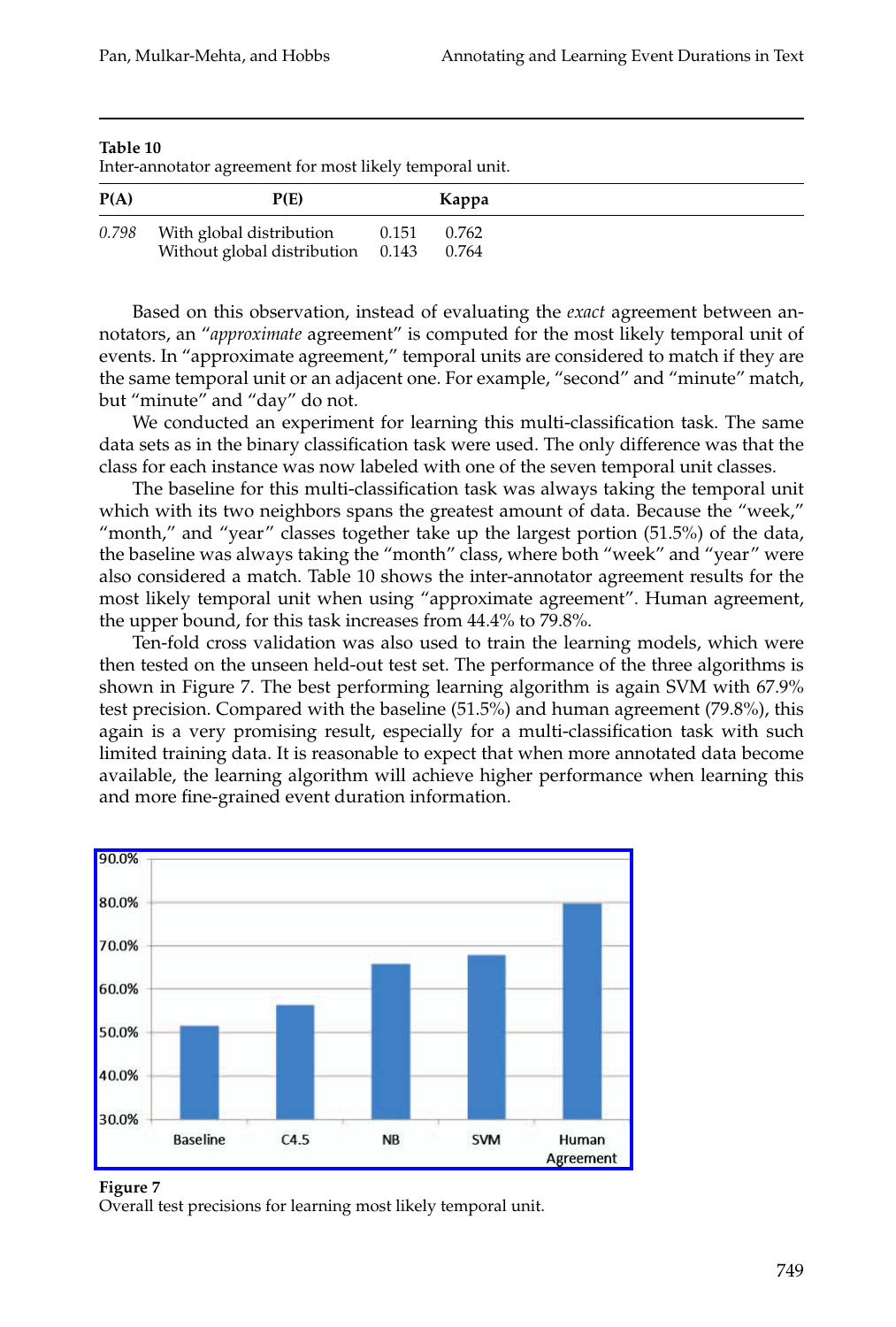Computational Linguistics Volume 37, Number 4

Although the coarse-grained duration information may look too coarse to be useful, computers have no idea at all whether a meeting event takes seconds or centuries, so even coarse-grained estimates would give it a useful rough sense of how long each event may take. More fine-grained duration information is definitely more desirable for temporal reasoning tasks. But coarse-grained durations to a level of temporal units can already be very useful. For example, when you want to know how long it takes to learn to use some new software, an answer of "hours" or "months" is often enough.

## **6. Conclusion**

In the research described in this article, we have addressed a problem—extracting information about event durations encoded in event descriptions—that has heretofore received very little attention in the field. It is information that can have a substantial impact on applications where the temporal placement of events is important. Moreover, it is representative of a set of problems—making use of the vague information in text—that has largely eluded empirical approaches in the past. We have explicated the linguistic categories of the phenomena that give rise to grossly discrepant judgments among annotators, and give guidelines for resolving these discrepancies. We have also described a method for measuring inter-annotator agreement when the judgments are intervals on a scale; this should extend from time to other scalar judgments. Interannotator agreement is too low on fine-grained judgments. However, for the coarsegrained judgments of more than or less than a day, and of approximate agreement on temporal unit, human agreement is acceptably high. For these cases, we have shown that machine-learning techniques achieve encouraging results.

This article has also provided the necessary foundation for modeling and learning our most fine-grained duration annotations that are intervals on a scale. The duration interval has been modeled using the normal distribution, and the difference between two duration intervals are then the overlap between two distributions. So in order to learn this distribution, only two parameters need to be learned, namely, the mean and the standard deviation of the normal distribution, and the cost function can be defined as a function of distribution overlaps.

#### **Acknowledgments**

This work was supported by the Advanced Research and Development Activity (ARDA), now the Disruptive Technology Office (DTO), under DOD/DOI/ARDA Contract no. NBCHC040027. The authors have profited from discussions with Hoa Trang Dang, Donghui Feng, Kevin Knight, Inderjeet Mani, Daniel Marcu, James Pustejovsky, Deepak Ravichandran, and Nathan Sobo.

#### **References**

- Allen, James F. 1984. Towards a general theory of action and time. *Artificial Intelligence*, 23(2):123–154.
- Allen, James F. and George Ferguson. 1994. Actions and events in interval temporal logic. *Journal of Logic and Computation*,  $4(5):531 - 579.$
- Bejan, Cosmin Adrian and Sanda Harabagiu. 2010. Unsupervised event coreference resolution with rich linguistic features. In *Proceedings of the 48th Annual Meeting of the Association for Computational Linguistics*, pages 1412–1422, Uppsala, Sweden.
- Boguraev, Branimir and Rie Kubota Ando. 2005. Timeml-compliant text analysis for temporal reasoning. In *Proceedings of the International Joint Conference on Artificial Intelligence*, pages 997–1003, Edinburgh, Scotland, UK.
- Brill, Eric. 1992. A simple rule-based part of speech tagger. In *Applied Natural Language Processing*, pages 152–155, Trento, Italy.
- Carletta, Jean. 1996. Assessing agreement on classification tasks: The kappa statistic. *Computational Linguistics*, 22:249–254.
- Chittaro, Luca and Angelo Montanari. 2000. Temporal representation and reasoning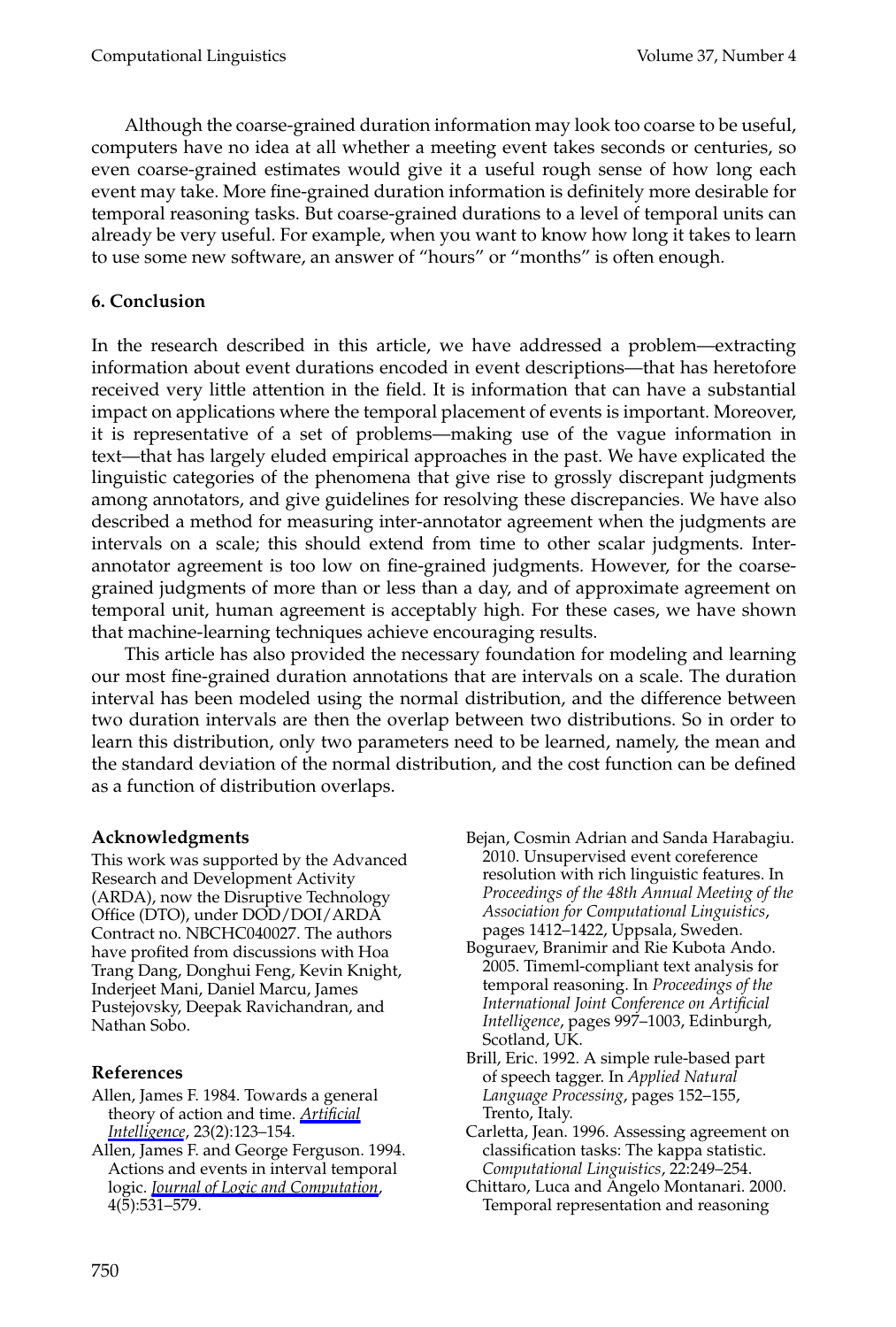in artificial intelligence: Issues and approaches. *Annals of Mathematics and Artificial Intelligence*, 28:47–106.

- Dowty, David. 1979. *Word Meaning and Montague Grammar*. Reidel, Dordrecht.
- Duda, R. O. and P. E. Hart. 1973. *Pattern Classification and Scene Analysis*. John Wiley & Sons, New York.
- Di Eugenio, Barbara and Michael Glass. 2004. The kappa statistic: A second look. *Computational Linguistics*, 30(1):95–101.
- Ferro, Lisa. 2001. Instruction manual for the annotation of temporal expressions. MITRE Technical Report MTR 01W0000046, June 2001. The MITRE Corporation, Mc Lean, VA.
- Filatova, Elena and Eduard Hovy. 2001. Assigning time-stamps to event-clauses. In *Proceedings of the Workshop on Temporal and Spatial Information Processing - Volume 13*, pages 13:1–13:8, Toulouse, France.
- Fortemps, Philippe. 1997. Jobshop scheduling with imprecise durations: A fuzzy approach. *IEEE Transactions on Fuzzy Systems*, 5(1997), pages 557–569.
- Gildea, Daniel and Daniel Jurafsky. 2002. Automatic labeling of semantic roles. *Computational Linguistics*, 28(3):245–288.
- Giorgi, Alessandra and Fabio Pianesi. 1997. *Tense and Aspect: From Semantics to Morphosyntax*, *Oxford University Press*, Oxford Studies in Comparative Syntax, Oxford.
- Godo, Lluis and Lluís Vila. 1995. Possibilistic temporal reasoning based on fuzzy temporal constraints. In *Proceedings of the International Joint Conference on Artificial Intelligence*, pages 1916–1923, Montreal, Quebec, Canada.
- Han, Benjamin and Alon Lavie. 2004. A framework for resolution of time in natural language. *Transactions on Asian Language Information Processing Special Issue on Spatial and Temporal Information Processing*, 3(1):11–32, March.
- Harabagiu, Sanda and Cosmin Adrian Bejan. 2005. Question answering based on temporal inference. In *Proceedings of the AAAI-2005 Workshop on Inference for Textual Question Answering*, pages 27–34, Pittsburg, PA.
- Hermjakob, Ulf and Raymond J. Mooney. 1997. Learning parse and translation decisions from examples with rich context. In *The 35th Annual Meeting of the Association for Computational Linguistics*, pages 482–489, Madrid, Spain.
- Hitzeman, Janet, Marc Moens, and Claire Grover. 1995. Algorithms for analysing the temporal structure of discourse. In *Proceedings of the 7th Conference of the European Chapter of the Association for Computational Linguistics*, pages 253–260, Dublin, Ireland.
- Hobbs, Jerry R. 2000. Half orders of magnitude. In *Proceedings of KR-2000 Workshop on Semantic Approximation, Granularity, and Vagueness*, pages 28–38, Breckenridge, CO.
- Hobbs, Jerry R. and Vladik Kreinovich. 2001. Optimal choice of granularity in commonsense estimation: Why half orders of magnitude? In *Proceedings of Joint 9th Information Fuzzy Systems Association World Congress and 20th North American Fuzzy Information Processing Society International Conference*, July 2001, pages 1343–1348, Vancouver.
- Hobbs, Jerry R. and Feng Pan. 2004. An ontology of time for the semantic web. *ACM Transactions on Asian Language Information Processing*, 3:66–85.
- Krippendorff, Klaus. 1980. *Content Analysis: An Introduction to Its Methodology*. Sage Publications, Beverly Hills, CA.
- Lapata, Mirella and Alex Lascarides. 2006. Learning sentence-internal temporal relations. *Journal of AI Research*, 27(1), pages 85–117.
- Madden, Carol J. and Rolf A. Zwaan. 2003. How does verb aspect constrain event representations? *Memory & Cognition*, 31:663–672.
- Mani, Inderjeet and Barry Schiffman. 2007. Temporally anchoring and ordering events in news. *Event Recognition in Natural Language*, John Benjamins.
- Mani, Inderjeet, Marc Verhagen, Ben Wellner, Chong Min Lee, and James Pustejovsky. 2006. Machine learning of temporal relations. In *Proceedings of the Joint Conference of the International Committee on Computational Linguistics and the Association for Computational Liguistics*, pages 17–18, Sydney, Australia.
- Mani, Inderjeet and George Wilson. 2000. Robust temporal processing of news. In *Proceedings of the 38th Annual Meeting on Association for Computational Linguistics*, pages 69–76, Stroudsburg, PA.
- Miller, George A., Richard Beckwith, Christiane Fellbaum, Derek Gross, and Katherine Miller. 1990. Wordnet: An on-line lexical database. *International Journal of Lexicography*, 3:235–244.